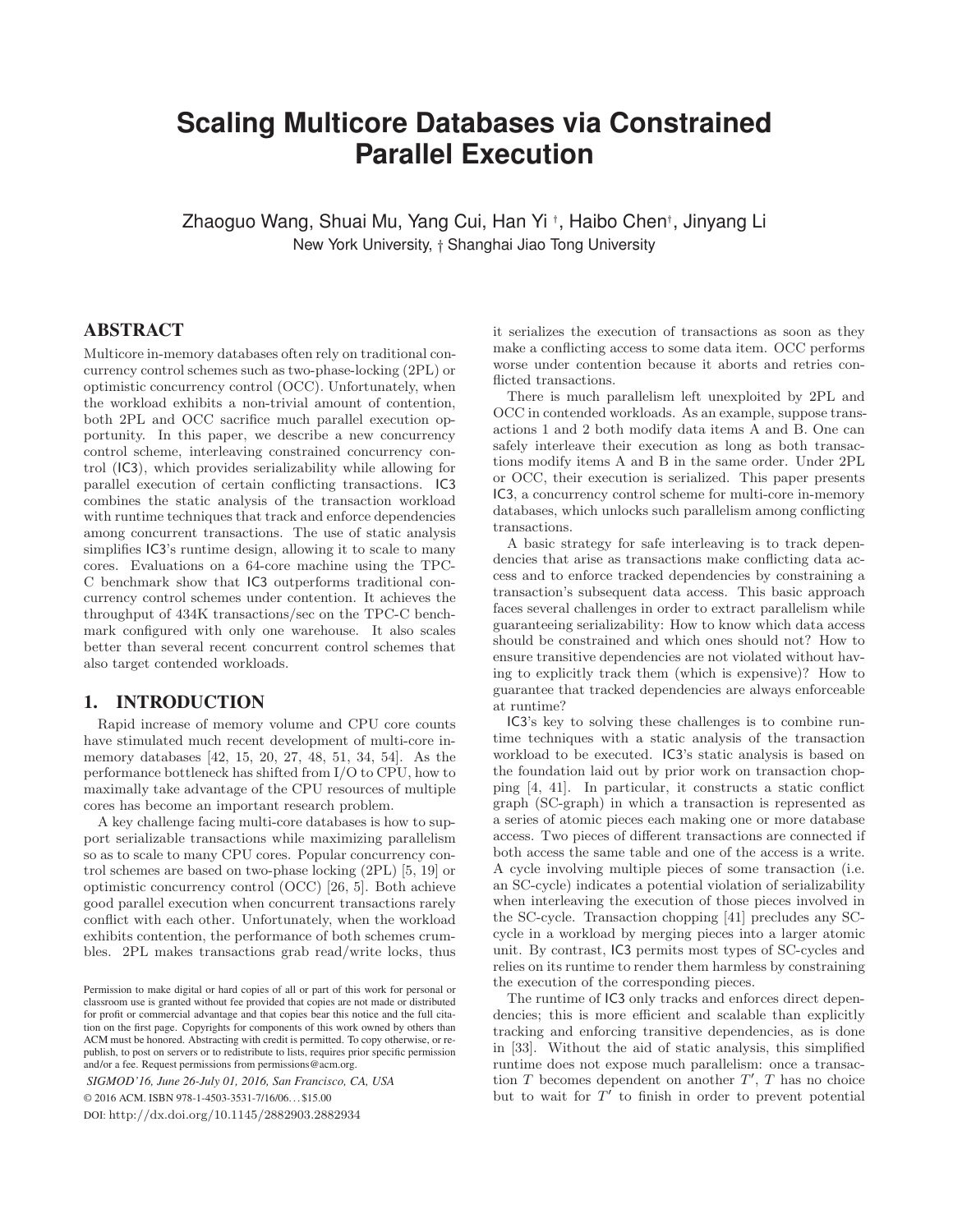violations of transitive dependencies. Static analysis helps unlock the parallelism inherent in a workload. If there exists an SC-cycle connecting the next piece  $p$  of  $T$  to some piece  $p'$ of the dependent transaction  $T'$ , then IC3 can shortcut the wait and execute  $p$  as soon as  $p'$  has finished without waiting for the rest of  $T'$ . As most SC-cycles are among instances of the same type of transaction, this shortcut is very common and is crucial for IC3's performance. Static analysis also helps IC3 ensure all tracked dependencies are enforceable at runtime. In particular, we identify a class of SC-cycles as deadlock-prone in that they may cause deadlocks when IC3 tries to constrain piece execution. We remove the subset of SC-cycles that are deadlock-prone by combining pieces.

We contrast  $\textsf{IC3}'\textsf{s}$  approach to existing work [\[36](#page-12-10), [2,](#page-12-11) [47](#page-13-4), [45](#page-13-5), [16\]](#page-12-12) that also expose parallelism among contended transactions (see § [7](#page-11-0) for a more complete discussion). Dependencyaware transaction memory (DATM) [\[36](#page-12-10)] and Ordered shared lock [\[2\]](#page-12-11) permit safe interleaving should it arise at runtime and otherwise abort. As such aborts may cascade, IC3's approach to pro-actively constraining execution for safe interleaving is more robust. Deterministic database [\[47,](#page-13-4) [45](#page-13-5), [16](#page-12-12)] generates a dependency graph that deterministically orders transactions' conflicting record access in accordance with transactions' global arrival order. This fine-grained runtime technique avoids certain unnecessary constraining incurred by IC3 because static analysis cannot accurately predict actual runtime conflict. However, as the dependency graph is generated by one thread, deterministic database does not scale as well as IC3 when running on a large number of cores.

We have implemented  $IC3$  in  $C++$  using the codebase of Silo [\[48\]](#page-13-1). Evaluations on a 64-core machine using microbenchmarks and TPC-C [\[44](#page-13-6)] show that IC3 outperforms traditional 2PC and OCC under moderate to high amounts of contention. For the TPC-C benchmark configured with 1 warehouse, IC3 achieves 434K transactions/sec on 64 threads while the throughput of 2PL and OCC is under 50K transactions/sec. IC3 also scales better than deterministic lazy evaluation [\[16\]](#page-12-12) and DATM [\[36](#page-12-10)] under high contention.

#### 2. MOTIVATION AND APPROACH

In this section, we consider those parallel execution opportunities that are not exploited by 2PL and OCC. We discuss the challenges in enabling safe interleaving (§ [2.1\)](#page-1-0) and explain  $\textsf{IC3}'\textsf{s}$  key ideas at a high level( $\S 2.2$ ).

## <span id="page-1-0"></span>2.1 Parallelism Opportunity and Challenges

When concurrent transactions make conflicting database access, much opportunity for parallelism is lost when using traditional concurrency control protocols like 2PL and OCC. Consider two transactions,  $T_1$  and  $T_2$ , each of which reads and modifies records A and B, i.e.  $T_1=R_1(A), W_1(A),$  $R_1(B)$ ,  $W_1(B)$  and  $T_2=R_2(A)$ ,  $W_2(A)$ ,  $R_2(B)$ ,  $W_2(B)$ . Both 2PL and OCC effectively serialize the execution of  $T_1$  and  $T_2$ . However, safe parallel execution of  $T_1$  and  $T_2$ exists, as shown by the example in Figure [1a.](#page-1-1) In this example, once  $T_2$  reads record A after  $T_1$ 's write,  $T_2$ 's subsequent read from record B will be constrained to occur after that of  $T_1$ 's write to B, thereby ensuring serializability. Some existing protocols, such as Commit conflicting transactions [\[36](#page-12-10)] and Ordered sharing lock [\[2\]](#page-12-11), augment OCC or 2PL to permit the safe interleaving in Figure [1a](#page-1-1) should it happen at runtime. However, if the actual interleaving happens to be unsafe (e.g.  $W_1(A) \rightarrow R_2(A)$  but  $R_2(B) \rightarrow W_1(B)$ ), these protocols [\[36](#page-12-10), [2](#page-12-11)] abort offending transactions, resulting in a cascading effect because interleaved data access have read uncommitted writes. To avoid costly cascading aborts, it is better to actively constrain the interleaving to guarantee safety instead of passively permitting interleaving that happens to be safe.

<span id="page-1-1"></span>

(a) An example of safe parallel ex-(b) Transitive dependency makes ecution of two conflicting transac-it difficult to track and enforce detions pendency.

Figure 1: Opportunity & Challenge.

The example of Figure [1a](#page-1-1) suggests an intuitive, albeit naive, solution to exploit parallelism. Specifically, the database could track the dependencies among transactions as they make conflicting data accesses (including read-write or writewrite conflicts). It would then ensure that tracked dependencies are not violated later (i.e. no dependency cycles arise) by delaying a transaction's subsequent data access when necessary. For the example in Figure [1a,](#page-1-1) we would track  $T_1 \rightarrow T_2$  when  $T_2$  performs  $R_2(A)$  after  $W_1(A)$ . Subsequently, the database would block  $R_2(B)$  until  $W_1(B)$  has finished in order to enforce the dependency  $T_1 \rightarrow T_2$ . While this naive approach works for the example in Figure [1a,](#page-1-1) it does not work for general transactions, due to the following challenges.

Knowing which data access to enforce dependency. In order to minimize unnecessary blocking, we need to know the series of records to be accessed by a transaction before-hand. In the example of Figure [1a,](#page-1-1) if  $T_2$  knows that its dependent transaction  $T_1$  will update record  $B$  (and  $T_1$  makes no other access to  $B$ ),  $T_2$  only needs to wait for  $W_1(B)$  to finish before performing its own access  $R_2(B)$ . If a transaction's record access information is not known,  $T_2$  must wait for  $T_1$  to finish its execution in entirety, leaving no opportunities for interleaving.

Handling transitive dependencies. The naive approach is not correct for general transactions, because it does not handle transitive dependencies. To see why, let us con-sider the example in Figure [1b,](#page-1-1) in which  $T_3$  becomes dependent on  $T_2$  (i.e.  $T_2 \rightarrow T_3$ ) after  $T_3$  has written to record A after  $T_2$ . During subsequent execution,  $T_2$  becomes dependent on another transaction  $T_1$ , resulting in the transitive dependency  $T_1(\rightarrow T_2) \rightarrow T_3$ . This transitive dependency needs to be enforced by delaying  $T_3$ 's write to record  $C$  after that of  $T_1$ . Techniques for tracking transitive dependencies at runtime have been proposed in the distributed setting [\[33\]](#page-12-9), but the required computation would impose much overhead when used in the multi-core setting.

Tracked dependencies are not always enforceable. The naive approach assumes that it is always possible to enforce tracked dependencies. While this assumption holds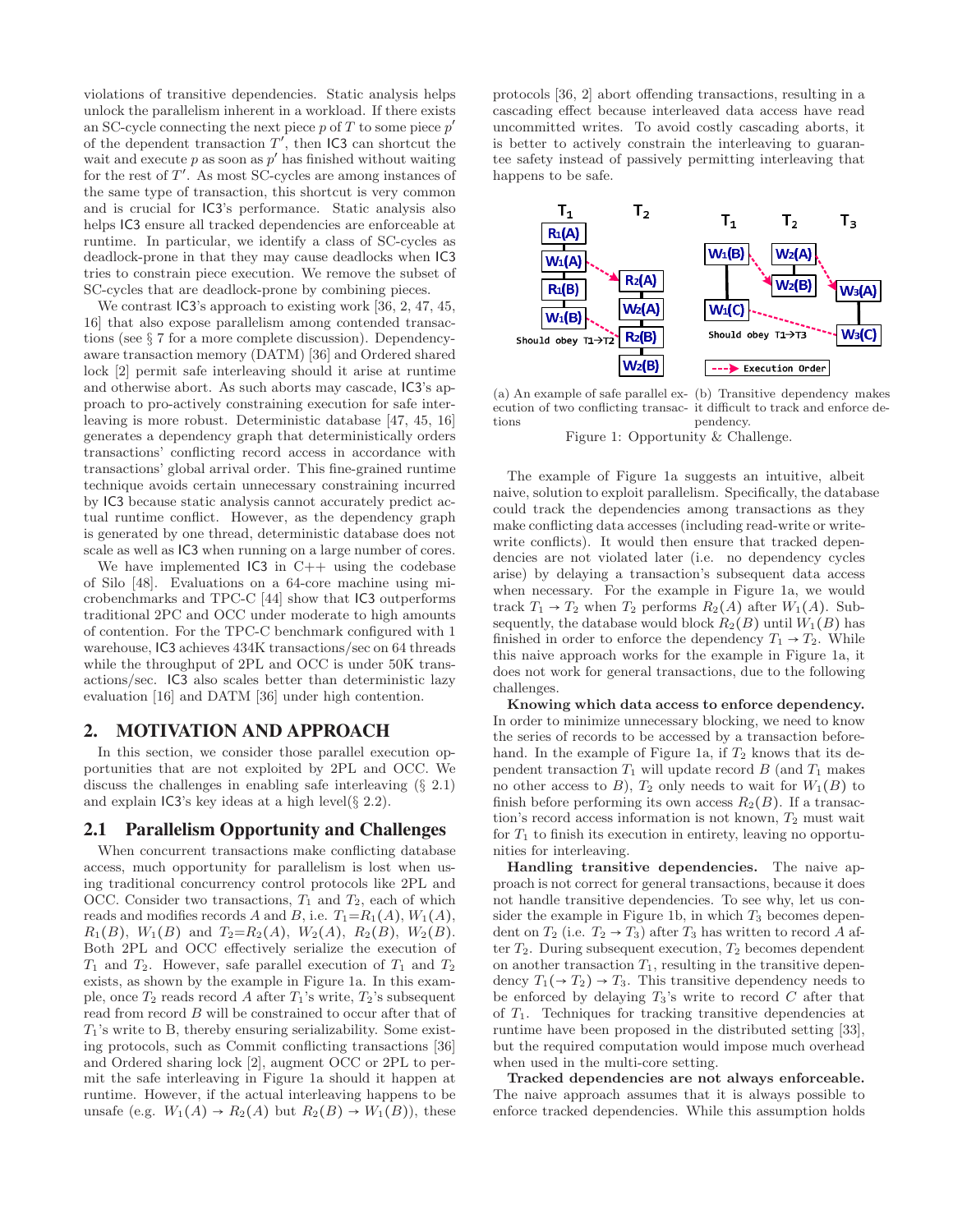for some workloads, it is not the case for arbitrary real-world transaction workloads. For example, if  $T_1 = W_1(A), W_1(B)$ and  $T_2 = W_2(B), W_2(A)$ , no safe interleaving of  $T_1$  and  $T_2$ exists. If the database permits both to execute concurrently, it is impossible to enforce the tracked dependencies later.

## <span id="page-2-0"></span>2.2 IC3's Approach

To solve the challenges of safe parallel execution, one could rely solely on the runtime to analyze transactions' record access information and to enforce the dependency among them. Deterministic databases [\[47,](#page-13-4) [45,](#page-13-5) [16](#page-12-12)] take such an approach. They generate a dependency graph that deterministically order transactions' conflicting record access in accordance with transactions' global arrival order and enforce the dependency during execution, sometimes lazily [\[16](#page-12-12)]. While this approach can enforce dependency precisely, it does not scale well to a large number of cores, as the dependency analysis is performed by one thread and can become a performance bottleneck  $(\S 6)$  $(\S 6)$ . IC3 uses a different approach that augments runtime techniques with an offline static analysis of the workload. Below, we discuss the main ideas of IC3.

Static analysis. Most OLTP workloads consist of a mix of known transaction types. For each type of transaction, we typically know which table(s) the transaction reads or writes [\[4,](#page-12-7) [41,](#page-12-8) [33](#page-12-9), [53\]](#page-13-7). Utilizing such information, static analysis chops each transaction into pieces, each of which makes atomic data access. IC3's runtime decides which pair of pieces needs to be constrained (e.g. if both make conflicting access to the same table) to enforce tracked dependencies. Moreover, static analysis can also determine when there may exist no safe interleaving at runtime and take preemptive steps to ensure all tracked dependencies are enforceable. The upside of static analysis is that it simplifies IC3's runtime dependency tracking and enforcement. The downside is that it can cause the runtime to unnecessarily constrain certain safe interleaving. We discuss techniques to mitigate the performance cost of over constraining  $(\S 4.1)$  $(\S 4.1)$ .

Efficient runtime dependency tracking and enforcement. IC3 tracks and enforces only direct dependencies which occur between two transactions when they make consecutive, conflicting access to the same record. By augmenting these direct dependencies with information from offline static analysis, IC3 can ensure all transitive dependencies are obeyed without explicitly tracking them.

To see how static analysis helps, let us consider a naive scheme that can obey all transitive dependencies while only tracking direct ones. In this scheme, every transaction T must wait for its directly dependent transactions to commit before  $T$  is allowed to commit or perform subsequent data access. Such conservative waiting ensures that all transi-tive dependencies are obeyed. For example, in Figure [1b,](#page-1-1)  $T_3$ waits for its directly dependent transaction  $T_2$  to commit before it proceeds to write to record  $C$ . Because  $T_2$  also waits for its directly dependent transaction  $T_1$  to commit before  $T_2$  commits, we are able to ensure  $T_1 \rightarrow T_3$  for their corresponding access to record  $C$  without ever explicitly tracking and discovering the transitive dependency  $T_1 \rightarrow T_2 \rightarrow T_3$ .

The naive scheme kills the parallel execution opportunity shown in Figure [1a.](#page-1-1) For example, it will prevent the inter-leaved execution in Figure [1a,](#page-1-1) as  $T_2$  waits for  $T_1$  to commit before it is allowed to perform  $R_2(B)$ . The key to make direct dependency enforcement work well is to leverage the static analysis of the workload. With the help of static analysis, we add two rules that bypass the default behavior of making  $T_2$  wait for its direct dependency  $T_1$  to commit. 1) if static analysis shows that no potential transitive dependencies may arise between  $T_1$  and  $T_2$  due to  $T_2$ 's next data access, the runtime can safely let  $T_2$  perform that access without blocking for  $T_1$ . 2) if static analysis shows that  $T_2$ 's next data access might potentially conflict with some of  $T_1$ 's later access, then  $T_2$  only needs to wait for the corresponding access of  $T_1$  to finish instead of waiting for the entirety of  $T_1$  to finish and commit. The second rule applies to Figure [1a](#page-1-1) to allow its interleaving. Both rules are crucial for achieving good performance for practical workloads. We will elaborate the combined static analysis and runtime techniques in the next section  $(\S 3)$  $(\S 3)$  and provide intuitions for their correctness.

#### <span id="page-2-1"></span>3. BASIC DESIGN

This section describes the design of IC3. We discuss how IC3 analyzes static conflict information (§ [3.1\)](#page-2-2), how its runtime utilizes this information to track and enforce dependency (§ [3.2\)](#page-3-0), and lastly, how IC3 ensures that all tracked dependencies are enforceable (§ [3.3\)](#page-4-0). We provide a proof sketch for correctness in  $\S$  [3.5.](#page-5-1)

<span id="page-2-4"></span>

(a) SC-graph when considering each operation as a single piece

(b) SC-graph after merging

Figure 2: SC-graph [\[41](#page-12-8)] with two instances of the same transaction type.

#### <span id="page-2-2"></span>3.1 Static Analysis

IC3 is an in-memory database with a one-shot transaction processing model, i.e., a transaction starts execution only when all its inputs are ready Many existing databases have the same transaction model (e.g., H-store [\[42\]](#page-13-0), Calvin [\[45](#page-13-5), [47](#page-13-4)], Silo [\[48\]](#page-13-1)). IC3's current API provides transactions over sorted key/value tables whose primitives for data access are:  $Get("tableName", key), Put("tableName", key, value),$  $Scan("tableName", keyRange)^1.$  $Scan("tableName", keyRange)^1.$  $Scan("tableName", keyRange)^1.$ 

In this paper, we assume the transaction workload is static and known before the execution of any transaction. We relax this assumption and propose techniques to handle dynamic workloads and ad-hoc transactions in the technical report [\[50\]](#page-13-8). IC3 performs the static analysis by first constructing a static conflict graph (SC-graph), which is introduced by prior work on transaction chopping [\[4,](#page-12-7) [41](#page-12-8)]. In an SC-graph, each transaction is represented as a series of atomic pieces each making one or more data access. Pieces

<span id="page-2-3"></span> ${}^{1}$ Get/Put/Scan also optionally take column names as parameters to restrict access the specified subset of columns.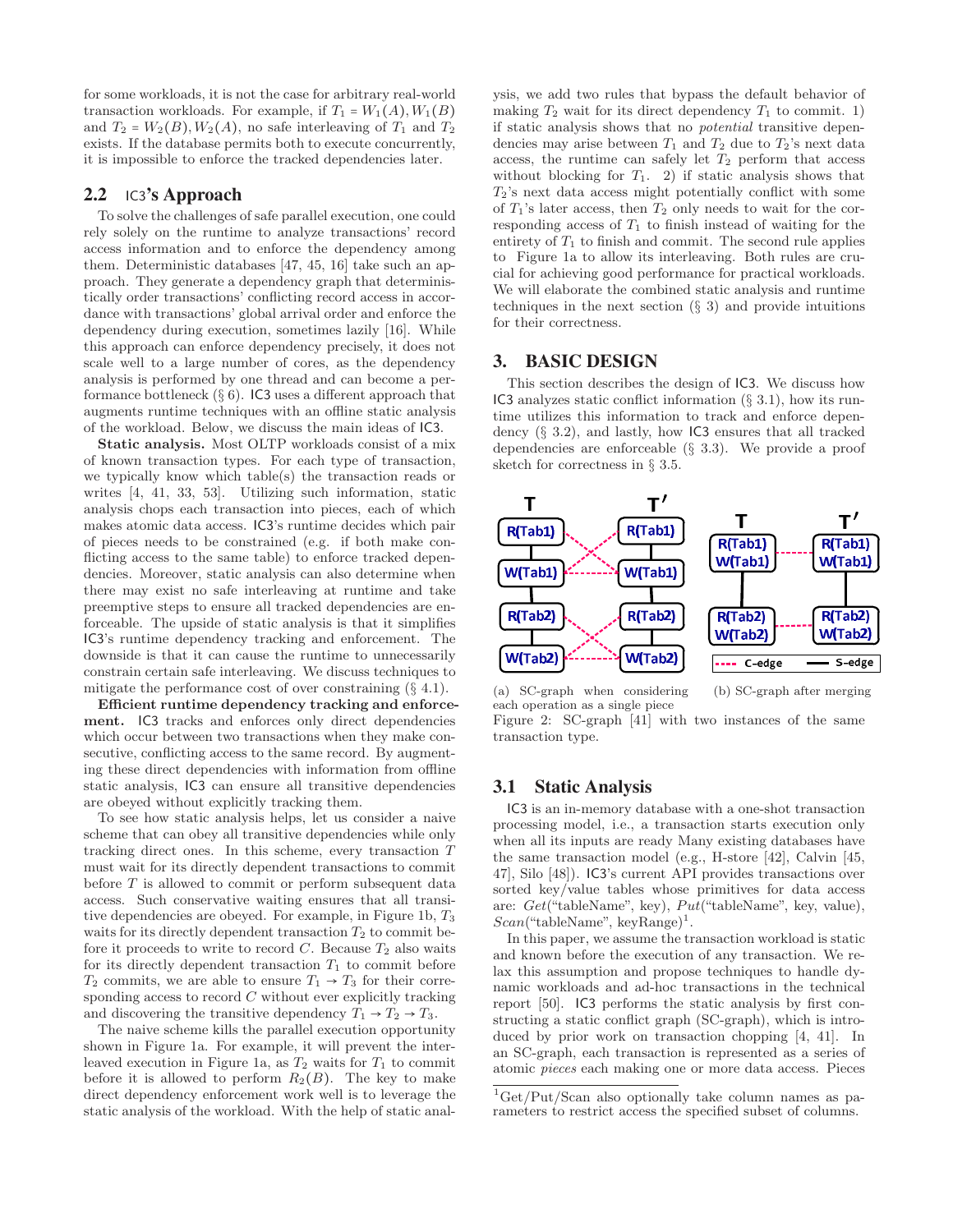within a transaction are connected by a S(ibling)-edge. To construct a SC-graph for a given workload, we include two instances of each transaction type and connect two pieces belonging to different transactions with a C(onflict)-edge if they potentially conflict, i.e., two pieces access the same column of the same database table and one of which is a write access. IC3 analyzes user transaction code to decompose each transaction into pieces and to construct the resulting SC-graph (see details in § [5\)](#page-7-0). Suppose the example of Figure [1a](#page-1-1) corresponds to a workload consisting of the following one type of transaction:

MyTransaction $(k_1,v_1,k_2,v_2)$ :  $v_1 = \mathbf{Get}("Tab1", k_1)$  $\overrightarrow{\textbf{Put}}$  ("Tab1",  $k_1, v_1'$ )  $v_2 = \text{Get}("Tab2", k_2)$  $\tilde{\mathbf{Put}}(\text{``Tab2''},\, k_2,\, v_2^{'})$ 

The corresponding SC-graph for this workload is shown in Figure [2a.](#page-2-4) SC-graphs reveal potential violations of serializability at runtime. Specifically, if there exists an SCcycle [\[41\]](#page-12-8) which contains both S- and C-edges, then a corresponding cyclic dependency (i.e., a violation of serializability) may arise at runtime. Figure [2a](#page-2-4) has an SC-cycle containing two instances of the same transaction, therefore, there is a danger for  $T_1$  and  $T_2$  to enter a cyclic dependency at runtime, e.g., with execution order  $R_1(A)$ ,  $W_1(A)$ ,  $R_2(A), W_2(A), R_2(B), W_2(B), R_1(B), W_1(B)$ . While transaction chopping [\[41\]](#page-12-8) combines pieces to eliminate all SC-cycles, IC3 renders SC-cycles harmless at runtime by constraining piece execution to prevent the corresponding dependency cycles.

#### <span id="page-3-0"></span>3.2 Dependency Tracking and Enforcement

IC3 executes a transaction piece-by-piece and commits the transaction after all its pieces are finished. The atomicity of each piece is guaranteed using traditional concurrency control (OCC). IC3 ensures the serializability of multi-piece transactions by tracking and enforcing dependencies among concurrent transactions. To control performance overhead and improve multi-core scaling, IC3 only tracks and enforces direct dependencies at runtime. Without static analysis, a transaction T must wait for all its dependent transaction to commit before T can perform any subsequent data access, which precludes most scenarios for safe parallel execution. Static analysis helps IC3 avoid or shorten such costly wait in many circumstances.

Algorithm [1](#page-3-1) shows how IC3 executes each piece and Algorithm [2](#page-4-1) shows how IC3 executes and commits a multi-piece transaction. Together, they form the pseudo-code of IC3. IC3 uses several data structures to perform direct dependency tracking. First, each transaction T maintains a dependency queue, which contains the list of transactions that T is directly dependent on. Second, the database maintains an accessor list [\[36\]](#page-12-10), one per record, which contains the set of not-yet-committed transactions that have either read or written this record.

Piece execution and commit. The execution of each piece consists of three phases, as shown in Algorithm [1:](#page-3-1)

• Wait Phase (lines 3-9). Once a transaction  $T$  has become dependent on another transaction  $T'$ , how long should  $T$  wait before executing its next piece  $p$ ? There are three cases, as determined by information from the static analysis. In the first case (lines  $3-4$ ), piece  $p$ 

<span id="page-3-1"></span>

|                         | Algorithm 1: $\text{RunPiece}(p, T)$ :                         |  |
|-------------------------|----------------------------------------------------------------|--|
|                         | <b>Input:</b> $p$ is a piece of transaction $T$                |  |
| $\mathbf 1$             |                                                                |  |
| $\overline{\mathbf{2}}$ | // Wait Phase:                                                 |  |
| 3                       | if $p$ does not have any C-edge<br>$//$ case-1                 |  |
| $\overline{4}$          | skip to execute phase                                          |  |
| 5                       | for each $T'$ in $T$ depqueue:                                 |  |
| 6                       | if $\exists p'$ of T' and p has a C-edge with $p'$ // case-2   |  |
| 7                       | wait for $p'$ to commit                                        |  |
| 8                       | else<br>$// case-3$                                            |  |
| 9                       | wait for $T'$ to commit                                        |  |
| 10                      |                                                                |  |
| 11                      | // Execute Phase                                               |  |
| 12                      | run user code to execute p                                     |  |
| 13                      |                                                                |  |
|                         | $14$ // Commit Phase                                           |  |
| 15                      | lock records in p's read+writeset (using a sorted order)       |  |
| 16                      | validate p's readset                                           |  |
| 17                      | foreach $d$ in $p$ readset:                                    |  |
| 18                      | $T_w \leftarrow$ last write tx in DB[d.key]. acclist           |  |
| 19                      | T. depqueue $+=T_w$                                            |  |
| 20                      | $DB[d-key].acclist += (T,"reader")$                            |  |
| 21                      | for each $d$ in $p$ writes et:                                 |  |
| 22                      | $T_{rw}$ $\leftarrow$ last read/write tx in DB[d.key]. acclist |  |
| 23                      | $T$ depqueue $\mathcal{F} = T_{rw}$                            |  |
| 24                      | $DB[d-key].acclist += (T,"writer")$                            |  |
| 25                      | $DB[d-key].stash = d.val$                                      |  |
| 26                      | release grabbed locks                                          |  |
| $27\,$                  |                                                                |  |

28 return status //whether  $p$  has committed or aborted

does not have any C-edges and thus is not part of any SC-cycle involving  $T$  and  $T'$ . This means one cannot violate  $T' \rightarrow T$  by executing p immediately, without constraints. In the second case, piece  $p$  is part of a SC-cycle that involves only  $T$  and its dependent transaction  $T'$ . In other words, p has a C-edge connecting to some piece  $p'$  in  $T'$ . For case-2, p only needs to wait for  $p'$  to finish (line 6-7). The third case is when neither case-1 or case-2 applies (line 8-9), then  $T$  has to wait for  $T'$  to finish all pieces and commit. The intuition for why  $p$  only needs to wait for  $p'$  in the second case is subtle; basically, if IC3 ensures that no (direct) dependencies are violated due to the SC-cycle involving only  $T$  and  $T'$ , then no transitive dependencies are violated due to SC-cycles involving  $T, T'$  and some other transaction(s). To see why, we refer readers to the proofs  $(\S$  [3.5](#page-5-1) and Appendix A). Note that case 2 is actually quite common; SC-cycles are most likely to occur among instances of the same transaction type (Figure [2a](#page-2-4) shows such an example). These SC-cycles make case-2 applicable.

• Execution Phase (line 12). In this phase,  $\overline{C}$  executes user code, and accesses database records. In the database, the value of a record reflects the write of the last committed transaction. In addition, each record also keeps a stashed value, which reflects the write of the last committed piece. A read of the record returns its stashed value, instead of the actual value. This ensures that a transaction T can read the writes of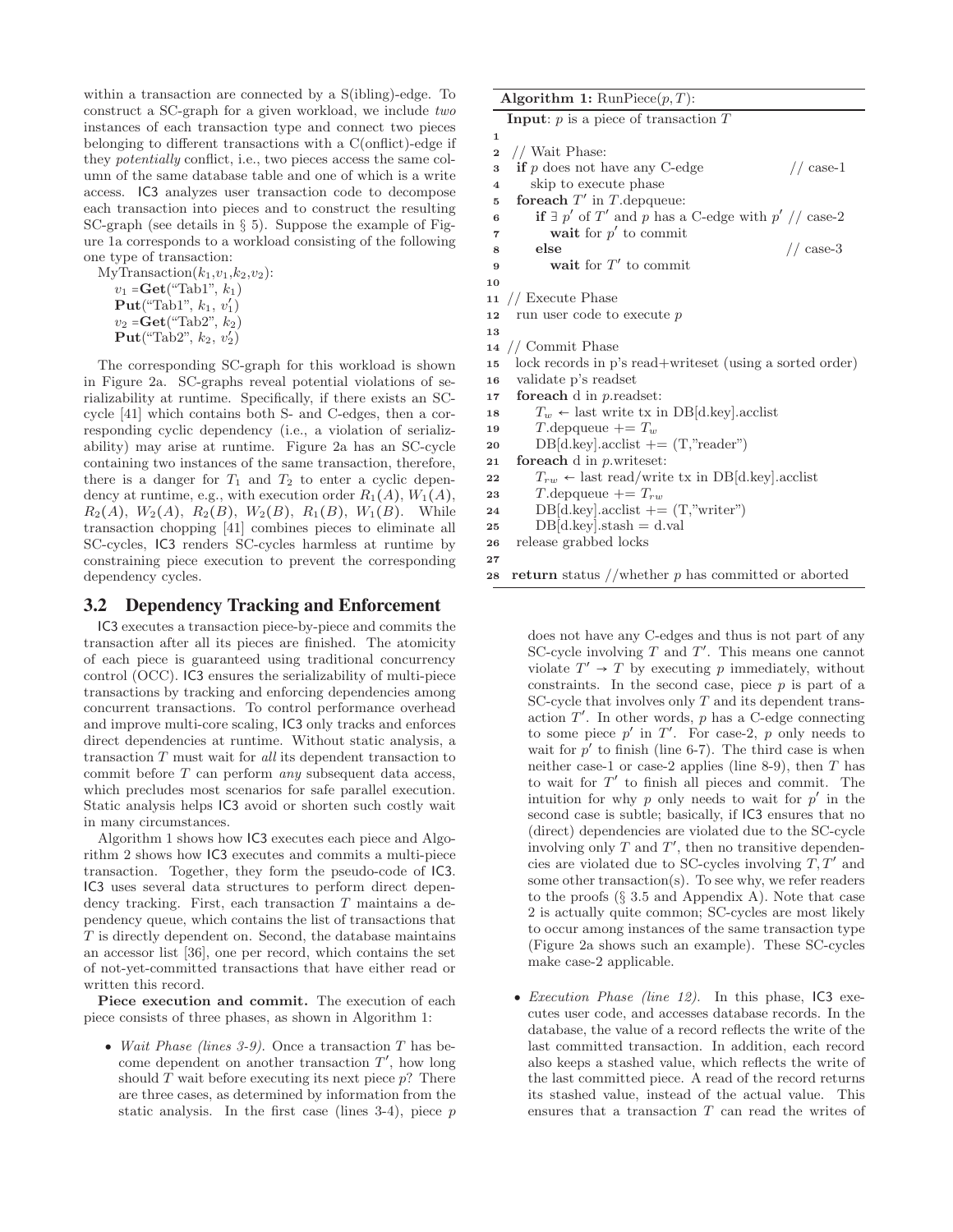<span id="page-4-1"></span>Algorithm 2:  $\text{RunTransaction}(T)$ :

<sup>1</sup> // Execute Phase 2 for each  $p$  in  $T$ : 3 Run $\text{Piece}(p, T)$ 4 retry  $p$  if  $p$  is aborted (due to contention) 5 <sup>6</sup> // Commit Phase  $\tau$  for each  $T'$  in T. depqueue: 8 wait for  $T'$  to commit <sup>9</sup> foreach d in T.writeset: 10  $DB[d.\text{key}].value = d.\text{val}$ <sup>11</sup> delete T from DB[d.key].acclist 12 13 return status //whether  $T$  has committed or aborted

> completed pieces in another transaction  $T'$  before  $T'$ commits. This allows for more interleavings that are not available to 2PL or OCC. All the writes of a piece are simply buffered locally.

• Commit Phase (lines 15-25). First, IC3 must check that p has executed atomically w.r.t. other concurrent pieces. We perform the validation according to OCC: IC3 grabs all locks on the piece's readset and writeset (line 15) and checks if any of its reads has been changed by other pieces (line 16, with details ignored).

Second, we augment T's dependency queue (T.depqueue) due to any write-read relations that arise from p's reads. Specifically, for each record in  $p$ 's readset, we append to  $T.depqueue$  the last writer according to the record's accessor list (line 18-19). We then add T to the record's accessor list.

Third, we update T.depqueue and the corresponding accessor lists based on p's writeset. This update is similar to that done for  $p$ 's readset, except we must account for both read-write and write-write relations (lines 22-24). We then update the record's stashed value with the write value (line 25).

Transaction commit. After all its pieces have finished, transaction  $T$  proceeds to commit. First,  $T$  must wait for all its dependent transactions to finish their commits (lines 7-8). This is crucial because we must ensure that T's writes are not overwritten by transactions that are ordered before T in the serialization order. Then, it updates the value of the corresponding record in the database according to its writeset and removes itself from the record's accessor list (lines 10-11). We note that, unlike 2PL or OCC, the commit phase does not require holding locks across its writeset. This is safe because 1)  $T$  explicitly waits for all transactions serialized before itself to finish, and 2) conflicting transactions that are to be serialized after  $T$  wait for  $T$ 's writes explicitly during piece execution (lines 5-9).

Examples. Now we use the examples in Figure [1a](#page-1-1) and Figure [1b](#page-1-1) again to see how IC3 works. After merging the deadlock prone SC-cycles shown in Figure [2a](#page-2-4) into Figure [2b](#page-2-4) (details in  $\S 3.3$ ), we can enforce the interleaving as follows: after  $T_1$  has executed the piece  $RW_1(A)$ , IC3 appends  $T_1$ to record A's accessor list. When  $T_2$ 's first piece,  $RW_2(A)$ , finishes, IC3 checks A's accessor list and puts  $T_1$  in  $T_2$ 's dependency queue. When  $T_2$  tries to execute its next piece,

 $RW<sub>2</sub>(B)$ , it will have to wait for  $RW<sub>1</sub>(B)$  to finish because the two pieces are connected by a C-edge and  $RW_1(B)$ 's transaction  $(T_1)$  appears in  $T_2$ 's dependency queue. In Fig-ure [1b,](#page-1-1)  $T_2$  is in  $T_3$ 's dependency queue when  $T_3$  is about to execute  $W_3(C)$ . Since,  $W_3(C)$  has a C-edge with some transaction but not with  $T_2$ , it has to wait for  $T_2$  to finish all pieces and commit. As  $T_2$  can only commit after its dependent transaction  $T_1$  commits,  $W_3(C)$  only executes after  $T_1$  has finished, thereby ensuring  $W_1(C) \rightarrow W_3(C)$  and guaranteeing serializability.

<span id="page-4-2"></span>

(a)  $R1, W1, R2, W2$  is a deadlock- (b) An example runtime interleavprone SC-cycle. ing with deadlocks. Figure 3: A deadlock-prone SC-cycle suggests potential runtime deadlock.

#### <span id="page-4-0"></span>3.3 Ensuring Tracked Dependencies are Enforceable

As we discussed earlier, tracked dependencies are not always enforceable at runtime for arbitrary workloads. When this happens, the basic IC3 algorithm encounters deadlocks as pieces enter some cyclic wait pattern. The traditional approach is to run a deadlock detection algorithm and abort all deadlocked transactions. Unlike 2PL, however, in the context of IC3, aborts have a cascading effect: not only must we abort all deadlocked transactions, we must also abort all transactions that have seen the writes of aborted transactions and so forth. A number of concurrency control protocols adopt such an approach [\[2,](#page-12-11) [36\]](#page-12-10). However, as we see in Sec [6,](#page-8-0) cascading aborts can be devastating for performance when the workload has a moderate amount of contention.

IC3 adopts a different approach to prevent deadlocks. Again, we leverage the static analysis to identify those pieces that can cause potential deadlocks. We combine those pieces (belonging to the same transaction) together into one larger atomic piece. This ensures all tracked dependencies at enforceable at runtime with no risks of deadlocks.

Given a SC-graph, what patterns suggest potential dead-locks? Consider the example in Figure [3a](#page-4-2) in which  $T_1$  accesses table  $Tab_1$  before  $Tab_2$  and  $T_2$  does the opposite. In the underlying SC-graph, this corresponds to an SC-cycle whose conflicting pieces access different tables in an inconsistent order. We refer to this SC-cycle as a deadlock-prone SC-cycle. Deadlock-prone SC-cycles indicate potential runtime deadlocks. Figure [3b](#page-4-2) gives an example execution that is deadlocked:  $T_1$  reads record B before  $T_2$ 's write to B  $(T_1 \rightarrow T_2)$  while at the same time  $T_2$  reads record A before  $T_2$ 's write to  $A(T_2 \rightarrow T_1)$  This cyclic dependency will eventually manifest itself as a deadlock when  $T_1$  and  $T_2$  try to commit. In the example of Figure [3b,](#page-4-2) the deadlock appears earlier as  $T_1$  and  $T_2$  wait for each other before they attempt to modify record C. In addition to accessing different tables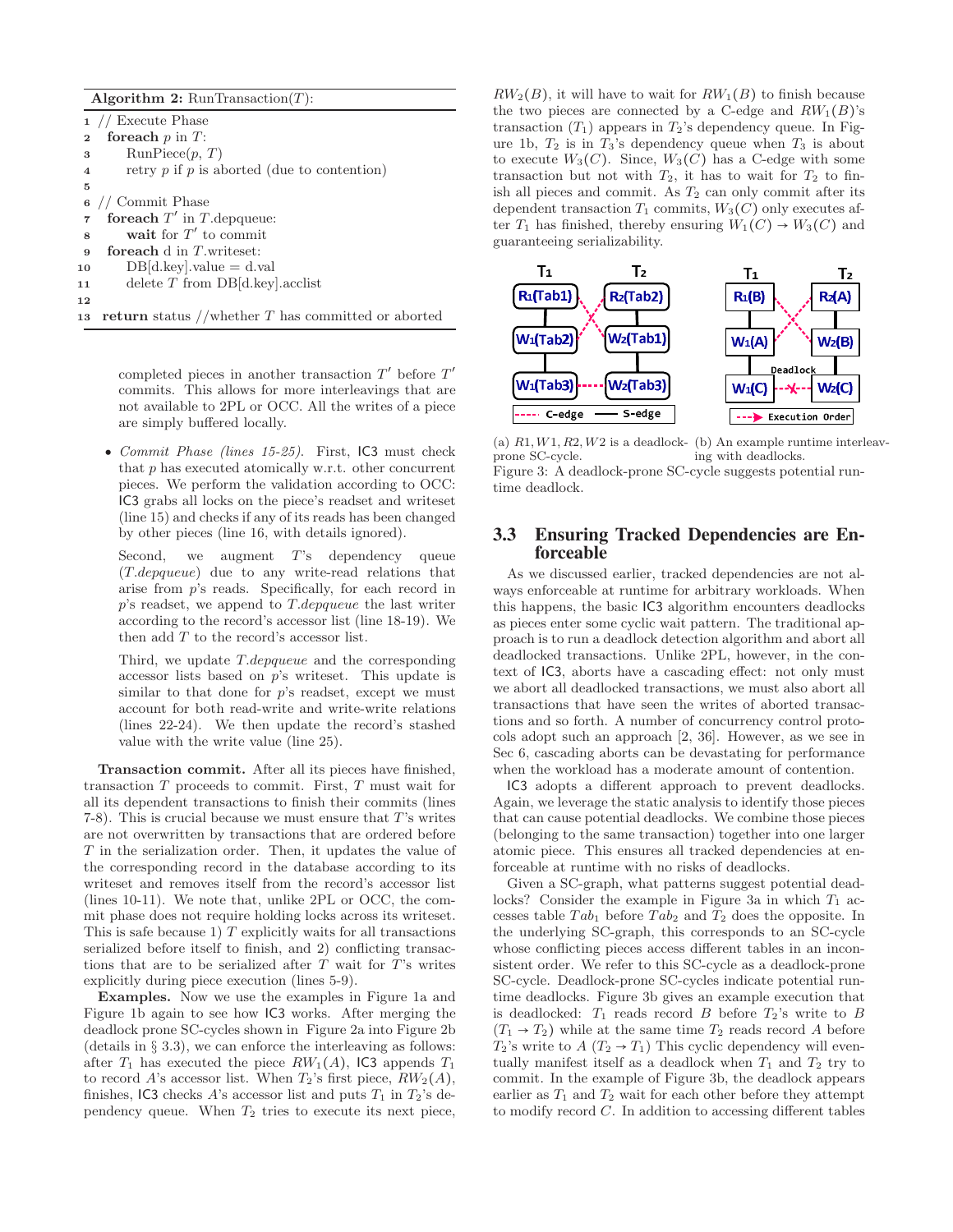<span id="page-5-2"></span>

(a) Make S-edge directed to re-(b) Put pieces connected with flect the execution order within C-edges into the same vertex a transaction.

(c) Make the graph acyclic by merging the vertexes involved in a cycle

(d) For each merged vertex, combine pieces of the same transaction into one piece.

T<sub>2</sub>

 $\leq \Delta$ 

Figure 4: How to combine pieces to remove deadlock-prone SC-cycles and avoid runtime deadlock.

in an inconsistent order, an SC-cycle is also deadlock-prone if multiple conflicting pieces of a transaction access the same table.

To eliminate deadlock-prone SC-cycles, IC3 combines pieces into a larger atomic piece using the following algorithm. First, we add direction to each S-edge to reflect the chronological execution order of a transaction(Figure [4a\)](#page-5-2). Second, we put all pieces connected by C-edges into a single vertex. The first two steps result in a directed graph whose edges are the original S-edges (Figure [4b\)](#page-5-2). Third, we iteratively merge all the vertexes involved in the same directed cycle into one vertex until the graph is acyclic (Figure [4c\)](#page-5-2). Last, we combine those pieces of a merged vertex that belong to the same transaction into a single piece. Figure [4d](#page-5-2) shows the resulting SC-graph of Figure [3a](#page-4-2) after combining those pieces. Note that there are no longer deadlock-prone SC-cycles in Figure [4d,](#page-5-2) so IC3 is guaranteed to encounter no deadlocks when enforcing tracked dependencies.

#### 3.4 Applicability of  $IC3$ .

IC3 is not beneficial for all application workloads; it is only effective for contentious workloads that access multiple tables within a single transaction. For these workloads, the static analysis is likely to produce transactions containing multiple pieces, thereby allowing IC3 to exploit the parallelism opportunity overlooked by 2PL/OCC by interleaving the execution of conflicting pieces. For workloads that only access a single table within a transaction, IC3 does not provide any performance gains over traditional concurrency control such as 2PL or OCC. For example, if all transactions only do read and then modify a single database record, then static analysis merges the two access so that all transactions consist of a single (merged) piece. As a result, IC3 behaves identically to the traditional concurrency control protocol which it uses to ensure the atomicity of a piece.

Workloads that access multiple tables within a transaction are quite common in practice. For example, all transactions in the popular TPC-C and TPC-E benchmarks access multiple tables and thus contain multiple pieces (Section [6](#page-8-0) gives more details). We have also manually analyzed the 14 most popular Ruby-on-Rails applications on GitHub and found most of them contain transactions accessing multiple tables (Appendix C).

#### <span id="page-5-1"></span>3.5 Proof Sketch

Due to space limitation, we only give a proof sketch here.

A more rigorous proof is included in the appendix. We are going to prove that IC3 always ensure serializability by only generating acyclic serialization graph.

In a proof by contradiction we assume there is a cycle in the serialization graph, denoted by  $T_1 \rightarrow T_2 \rightarrow \dots \rightarrow T_n \rightarrow T_1$ . Treating each piece as a sub-transaction, the cycle can be expanded as  $q_1 \nvert p_1 \rightarrow q_2 \nvert p_2 \rightarrow \ldots \rightarrow q_n \nvert p_n \rightarrow q_1$ . Because we use OCC to protect the atomicity of each piece, the directed edge in the cycle reflects the chronological commit order of pieces, therefore there must be at least a pair of  $q_i$  and  $p_i$  such that they are not the same piece. Then this cycle corresponds to an SC-cycle in the SC-graph, which means no piece in the cycle can skip checking direct dependent transactions in Algorithm 1. Moreover, the cycle necessarily implies a deadlock at transaction commit time, so none of the transaction in the cycle can commit.

Consider a fragment  $p_i \rightarrow q_j \rightarrow p_j$  in that cycle. For  $p_j$ , because it can neither skip checking phase nor successfully wait for  $T_i$  to commit  $(T_i$  can never commit due to deadlock),  $p_j$ can only execute after it waits for the commit of a piece  $r_i$ in  $T_i$  that has a C-edge connection to itself. Our static analysis ensures that this  $r_i$  must be chronologically later than  $p_i$ , otherwise there will be a non-existent cycle  $q_i \rightarrow p_i \rightarrow q_i$  in the SC-graph.

Using the above property, we can inductively "shrink" the cycle until there is no  $q_i \rightarrow p_i$  in the cycle. Eventually after m  $(m < n)$  times iteration, we will get a new cycle, represented as  $q_1^m \leftarrow p_1^m \rightarrow q_2^m \leftarrow p_2^m \rightarrow \ldots \rightarrow q_{n-m}^m \leftarrow p_{n-m}^m \rightarrow q_1^m$ , which necessarily implies a directed cycle in the SC-graph we have already eliminated, which is a contradiction to the result of static analysis. Therefore, a cycle in the serialization graph cannot exist, hence IC3's scheduling is always serializable.

#### 4. OPTIMIZATION AND EXTENSIONS

This section introduces several important performance optimizations and extends IC3 to support user-initiated aborts.

#### <span id="page-5-0"></span>4.1 Constraining Pieces Optimistically

Static analysis can cause the runtime to unnecessarily constrain certain safe interleaving. Figure [5a](#page-6-0) shows an example runtime execution for the SC-graph in Figure [2.](#page-2-4)  $T_1$  and  $T_2$ write to the same record A in Tab1 but write to different records  $(B \text{ and } B')$  in Tab2. However, under Algorithm [1,](#page-3-1) as  $T_2$  is dependent on  $T_1$  after both write to  $A$ ,  $T_1$  can not execute  $\overline{W}_2(B')$  until  $\overline{W}_1(B)$  is finished. Such unnecessary constraining sacrifices parallelism.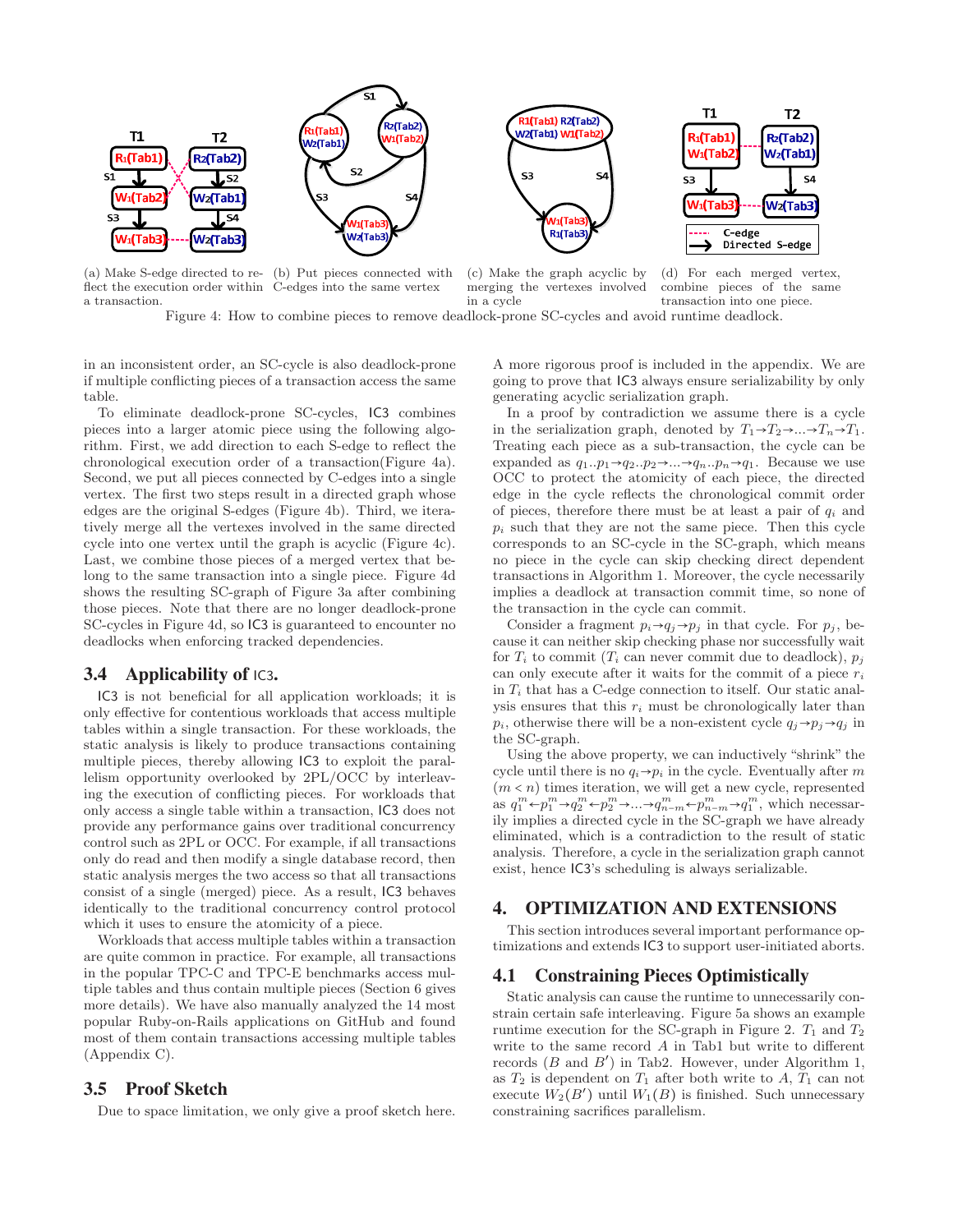<span id="page-6-0"></span>

(a) Static analysis may constrain (b) Constrain piece optimistically piece execution unnecessarily.

by moving the waiting phase to be after piece execution and before its commit.

Figure 5: Constrain the interleaving optimistically to reduce false constraint

As each piece is protected by OCC, we can constrain its execution optimistically to unlock more parallelism. The basic idea to constrain each piece's commit phase instead of its execution phase. This can be done by reordering the wait phase and execution phase in Algorithm [1.](#page-3-1) For each piece, it first optimistically executes the piece without blocking (execute phase). Then, it then waits according to the rules of the wait phase. Last, it will validate and commit the piece.

Figure [5b](#page-6-0) shows the allowed interleaving of the previous example with optimistic constraining. Unlike before,  $W_2(B')$  can execute concurrently with  $W_1(B)$ . However, before  $T_2$  commits its second piece, it needs to wait for  $T_1$ 's second piece to finish committing. As the commit time of each piece is typically shorter than its execution time, this optimization reduces the size of critical section in which execution needs to be serialized.

#### 4.2 Rendezvous Piece

<span id="page-6-1"></span>

Figure 6: The SC-graph involving two types of transactions.  $T_2$ 's P2 is the rendezvous piece of  $T_1$ 's P2 and  $T_1'$ 's P2.



Figure 7: Constrain the interleaving with the rendezvous piece. Before T execute  $W_1(B)$ , it only needs wait  $T_2$  finishes  $W_2(C)$ 

When executing a piece  $p$  in  $T$  that is potentially involved in any conflicts (Algorithm [1,](#page-3-1) line 5-9), IC3 needs to find  $T$ 's

dependent transaction  $T'$ , and then either 1) wait for a piece in  $T'$  that may potentially cause conflicts with p to finsih, or 2) wait for the entire  $T'$  to commit if no such pieces in  $T'$  exist. In the latter case, the wait could be expensive depending on how soon  $T'$  will commit. As an optimization to reduce this cost, we introduce a concept named rendezvous piece. For piece  $p$  in transaction  $T$ , its rendezvous piece in another transaction  $T'$  works as a promise that after this rendezvous piece finishes,  $T'$  can form no more conflicts with  $T$  involving p. More specifically, if we can find a later piece  $q$  in  $T$ (after p) and another piece r in  $T'$ , such that q and r are connected by an C-edge in static analysis,  $r$  will be a rendezvous piece of p in  $\overline{T}'$ . We then can use r to synchronize T with  $T'$ . In this case, IC3 can simply wait for r to finish before committing  $p$ , and doing so is sufficient to ensure no undesirable interference could ever happen.

During static analysis, after merging operations, IC3 looks for rendezvous pieces of every piece in other transaction types, and tags the information in the generated SC-graph. Afterwards, IC3 can leverage these information at runtime to cut down waiting time. As an example, Figure [6](#page-6-1) shows an SC-graph with two types of transactions  $T_1$  and  $T_2$ . The piece  $p_2$  of  $T_1$  has no C-edge directly connecting to  $T_2$ , but a later piece  $p_3$  of  $T_1$  directly connects the  $p_2$  of  $T_2$ . During static analysis,  $p_2$  is identified as the rendezvous piece of  $p_2$  of  $T_1$ . Afterwards, during the execution, before  $T_1$  executes  $p_2$ , it only needs to wait until  $T_2$  finishes  $p_2$ , as shown in Figure [7.](#page-6-1)

#### 4.3 Commutative Operation

Two write pieces commute if different execution orders produce the same database state. Therefore, it may seem unnecessary to constrain the interleaving of commutative pieces. However, this is not correct as write pieces do not commute with read operations that IC3 uses to generate a periodic consistent snapshots in the background  $^{2}$  $^{2}$  $^{2}$ . IC3 solves this issue by deferring the execution of commutative operation to the transaction commit phase[3](#page-6-3) . In our current implementation, users make commutativity explicitly by using a new data access interface, U pdate("tableName", key, value, op) where op is user-specified commutative accumulation function such as addition.

#### 4.4 Handling User-initiated Aborts

So far, we have presented IC3 on the assumption that transactions are never aborted by users and thus can always be retried until they eventually succeed. We now explain how IC3 handles user-initiated aborts.

In IC3, when a transaction is aborted (by the user), all the transactions that depend on it must also be aborted. IC3 supports this cascading aborts by using an abort bit for each entry in the accessor list. When a transaction aborts, it unlinks its own entry from each accessor list that it has updated and sets the abort bit for all the entries appearing after itself. Before a transaction commits, it checks the abort bits of all its accessorlist entries. If any of its entry has the abort bit, then the transaction aborts itself.

<span id="page-6-2"></span><sup>2</sup> IC3 runs read-only transactions separately from read-write transactions by using thse snapshots, same as is done in Silo [\[48](#page-13-1)].

<span id="page-6-3"></span><sup>3</sup> Such deferring is always possible because commutative write pieces do not return any values used by later pieces. Otherwise they do not commute.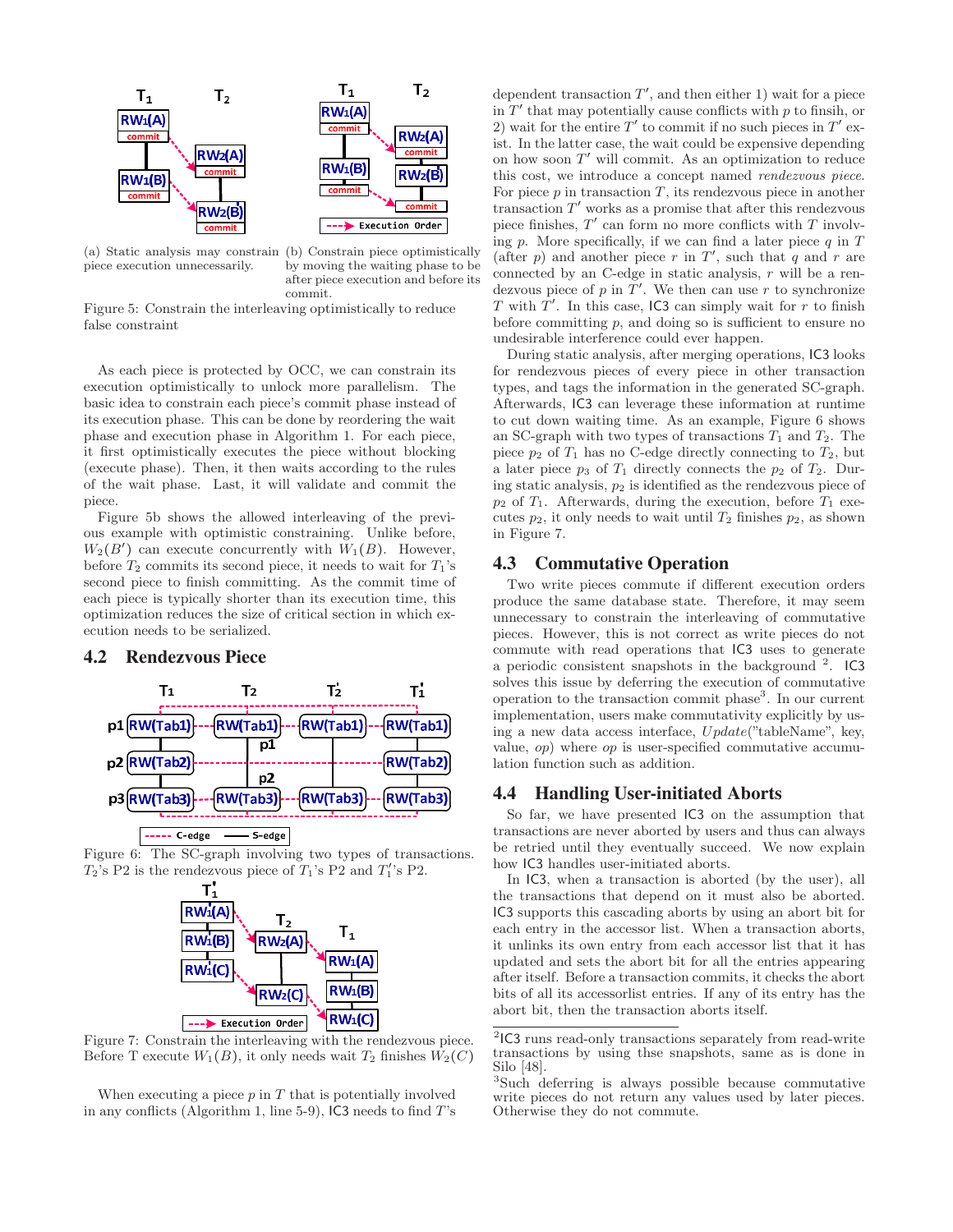#### <span id="page-7-0"></span>5. IMPLEMENTATION

We have built the  $IC3$  runtime in  $C++$  and implemented the static analyzer in Python. This section describes the basic implementation that performs static analysis in a separate pre-processing stage. We have also extended IC3 to perform online analysis in order to handle dynamic workloads, the details of which are given in [\[50\]](#page-13-8).

#### 5.1 Pre-processing and Static Analysis

The static analysis is done by a Python script in the preprocessing stage, before the system is to execute any transaction. Thus, the overhead of static analysis does not affect IC3's runtime performance. The analyzer parses the stored procedure code (in  $C_{++}$ ) to determine which table access belongs to which transaction piece and to construct the corresponding SC-graph among transactions. The granularity of the analysis is at the table and column level, i.e. two pieces are connected by a C-edge if both access the same column in the same table and one of the access is a write. To simplify code analysis, we restrict user code to specify the names of tables and columns accessed via the Get/Put/Scan API as constants. Thus, the analyzer can extract each table access simply, label each access as an individual piece, and determine which pieces are connected via C-edges. When processing an if − else statement, the analyzer includes the table access of both branches in the corresponding transaction in the SC-graph. For table accesses within a for-loop, they are grouped into one piece (it is possible to split loops using known compiler techniques, but we did not implement it.)

After the analyzer obtains the raw SC-graph by parsing stored procedure code, it applies the algorithm in § [3.3](#page-4-0) to merge some pieces if necessary. For each table access, the final output of the analyzer contains its corresponding piece identifier and its C-edge information (i.e. the identifiers for those pieces with a C-edge to it). The IC3 runtime loads the C-edge information based on the analyzer's output prior to execution. We currently rely on manual annotation to associate the piece identifier with each table access. If a piece contains more than one table access, users must enclose those access within a pair of begin piece and end piece statements. As a result of the pre-processing, the IC3 runtime has sufficient information to implement line 3 and 6 in Algorithm [1.](#page-3-1)

#### 5.2 Runtime Implementation

IC3's runtime implementation is based on the codebase of Silo [\[48](#page-13-1)], a high-performance in-memory database. Silo implements OCC on top of Masstree [\[31\]](#page-12-13), a concurrent Btree like data structure. We change the concurrency control protocol to IC3 and reuse Silo's implementation to support read-only transactions using snapshots, durability, and garbage collection.

IC3 uses a tuple to represent each table record and its meta-data. Among others, the meta-data includes the record's accessor list (implemented as a linked list), the stashed value and a version number for ensuring piece atomicity using OCC.

 $IC3$  uses *n* worker threads to execute transactions, where  $n$  is the number of cores in the machine. We implement MCS lock [\[32\]](#page-12-14), a type of spinlock that scales well to many cores [\[9\]](#page-12-15). Each tuple is associated with a separate MCS lock which protects the atomicity of operations on the tuple.

Each running transaction is associated with a data structure, referred to as its context, that holds information such as the transaction ID, its dependency queue, the current piece being executed, and the status of the transaction. The context data structure has a fixed size and is reused for a new transaction.

Piece Execution and Commit (Lines 11-26, Algorithm [1\)](#page-3-1). IC3 uses OCC to ensure the atomicity of each piece. During piece execution, IC3 buffers writes in the piece's write-set and copies the version number of each record being read in the piece's read-set. To commit piece  $p$ , IC3 first acquires the MCS locks for all tuples corresponding to p's read- and write-set. Then, IC3 checks whether the version numbers in the read-set differ from those currently stored in the tuples. Suppose validation succeeds for piece  $p$  of transaction  $T$ . Then, for each record accessed by  $p$ , IC3 adds the piece's transaction ID  $(T)$  to the tuple's accessor list, updates the tuple' stash value if the corresponding access is a write, and copies the transaction ID of the last conflicting entry in the tuple's accessor list to  $T$ 's dependency queue (lines 17-25, Algorithm [1\)](#page-3-1). Last, IC3 releases the MCS locks.

Piece wait (lines 2-9, Algorithm [1\)](#page-3-1). There are three cases for how long a piece should wait before execution. The IC3 runtime can determine which case applies to piece  $p$ by examining p's C-edge information. This information is calculated by the static analyzer during pre-processing and loaded in the runtime's memory prior to execution.

By default, the worker thread waits by spinning. If piece  $p$  needs to wait for its dependent transaction  $T'$  to commit (line 8, Algorithm [1\)](#page-3-1), the worker thread continuously reads several pieces of information in  $T$ 's context and checks 1) whether the status of  $T'$  becomes "committed". 2). whether the transaction ID stored in the context of  $T'$  has been changed; this occurs when  $T'$  finishes and its context data structure is re-used by other transactions. If piece  $p$  needs to wait for a specific piece  $p'$  in  $T'$  to commit (line 6-7, Algorithm [1\)](#page-3-1), the worker thread also additionally spins to check whether the current piece being executed by  $T'$  is after  $p'$ . If so, piece  $p$  can proceeds to execution without waiting for  $T'$  to commit. Each read of the spin variables (i.e. transaction status, transaction ID, or current piece identifier) is done without locking because the underlying memory instructions involving no more than 8-bytes are atomic. IC3 adds a memory barrier whenever a spin variable is modified.

Apart from the default spin-wait strategy, we also explored a suspend-wait strategy in which a worker thread suspends a blocked transaction to execute others. The implementation of suspend-wait is done using C++ co-routines. If a piece needs to wait, the worker thread puts the current transaction in the thread's pending queue and switches to execute other runnable transactions (that the worker has previously suspended) or a new one. We implement the pending queue as a lock-free queue so that suspending a transaction will not block other worker threads.

We choose spin-wait as the default strategy because it leads to better performance in our experiments. For example, when running TPC-C new-order transactions with 64 worker threads accessing one warehouse, the spin-wait strategy has 2.14X throughput than the suspend-wait strategy (340K TPS vs. 158K TPS). This is because the overhead of the context switching and lock-free queue manipulation out-weights the overhead of spin-wait for short waits which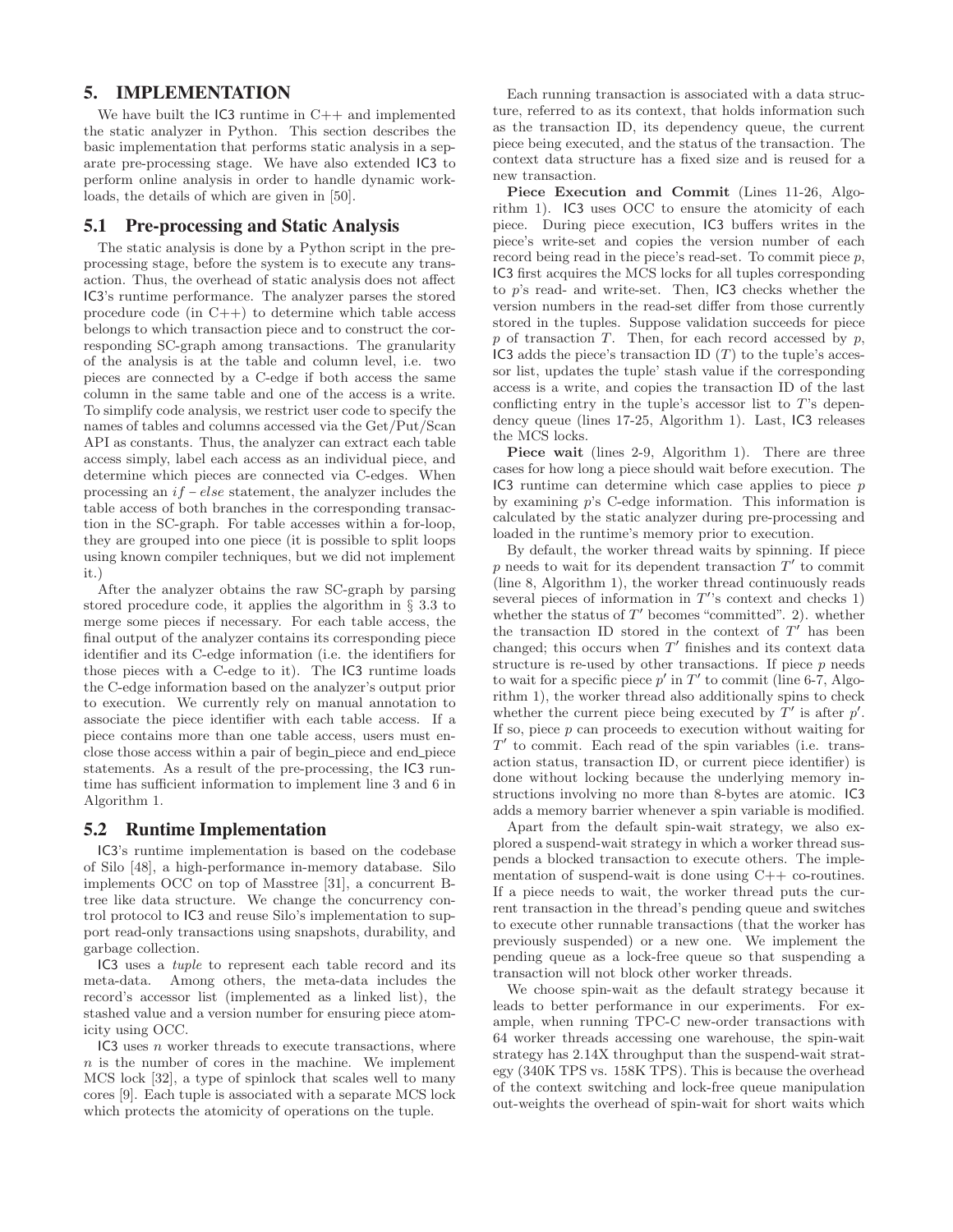are the case in TPC-C. Suspend-wait may be beneficial for workloads involving long waits.

#### 5.3 Secondary Index Implementation

The current implementation of IC3 relies on users to manually update and lookup in secondary indexes, similar to what is done in Silo [\[48](#page-13-1)] and Calvin [\[16](#page-12-12)]. Specifically, users need to represent each secondary index as a separate table that maps secondary keys to the records' primary keys. To ensure consistency, one must access the secondary index table in the same user transaction that reads or writes the base table. For example, in our implementation of the TPC-C benchmark, the new-order transaction inserts into the base order table and then inserts to the order table's secondary index, all in the same transaction. Because secondary indexes are read or updated as part of regular user transactions, we can use the same static analysis and runtime implementation.

#### <span id="page-8-0"></span>6. EVALUATION

This section measures the performance and scalability of IC3. We first compare IC3 to OCC and 2PL using microbenchmarks and TPC-C. We use the OCC implementation of Silo [\[48\]](#page-13-1). We implement 2PL ourselves by associating each record with a scalable read-write lock  $\frac{4}{3}$  $\frac{4}{3}$  $\frac{4}{3}$ . Then, we present the comparison with other alternatives with contended workloads. Last, we analyze the effect of different optimization methods. Due to space limitation, we leave evaluations on the TPC-E benchmark, the effect of userinitiated aborts (which may cascade) and transitive dependencies in the technical report [\[50](#page-13-8)].

#### 6.1 Experiment Setup

Hardware. Our experiments are conducted on a 64-core AMD machine with 8 NUMA nodes. Each node has 8 cores (Opteron-6474). Each core has a private 16KB L1 cache and every two cores share a 2MB L2 cache. Each NUMA node has a 8MB L3 cache and 16GB local memory (128GB in total). The machine runs a 64-bit 4.0.5 Linux kernel.

Workloads and metrics. This evaluation includes two benchmarks, a microbenchmark which does simple updates and the TPC-C [\[44](#page-13-6)] benchmark. We use TPC-C to compare the performance of IC3 with alternatives.

For each benchmark, we first evaluate the performance of IC3 with increasing contention rate. Then, we study system scalability under high contention.

Throughput is the primary metric in this evaluation. Every trial is run for a fixed duration (i.e. 30 seconds) to record a sustainable throughput. We manually pin each thread to a single core, and ensure that the number of worker threads equals to the number of cores. When disk logging is enabled, IC3 can only scale up to 16 cores due to the limitation of I/O bandwidth (two disks) in our test machine; thus, we disable logging by default.

#### 6.2 Microbenchmark

We begin our evaluation with a simple microbenchmark involving one type of transaction. Each transaction executes a controllable number of pieces and each different piece accesses a different table. Each piece randomly updates 4 distinct records from the same table. Each piece is protected using 2PL. To avoid deadlock, the records are sorted when each piece starts. Each table has 1M records. Each record has a 100-byte value and a 64-bit primary key.

For each piece, the contention rate is controlled by varying the selection scope of its first operation between 10 and 1M. When a piece selects a record out of 10, it has 10% contention rate. Figure  $8(a)$  shows the performance of workloads with each transaction with moderate size (10 pieces). When the selecting scope is 1,000,000 (contention rate is nearly 0), IC3's throughput is about 15% lower than that of 2PL and OCC (167K vs. 196K vs. 189K TPS). This extra cost is mainly from manipulating the linked list for dependency tracking. When the contention rate increases to 1% with 100 records to select from, the performance of IC3 remains unchanged (167K TPS) , while 2PL and OCC have 23% and 52% performance slowdown accordingly (149K vs. 196K and 93K vs.189K TPS). OCC's performance drops greater than 2PL because the 1% contention rate among pieces can cause 65% transaction aborts in OCC. When the contention rate is greater than 1%, IC3's performance degrades more gracefully. With 10% contention rate, IC3 has 45% performance loss, (90K vs. 167K TPS), while the throughput of 2PL and OCC drops 86% and 90% respectively (27K vs. 196K and 18K vs. 189K TPS).

We also evaluate IC3's performance speedup with concurrent execution under highly contended workload. Figure [8\(](#page-9-0)b) shows the throughput improvement under highly contented workload (10% abort rate) with an increasing number of worker threads. The throughput of IC3 keeps growing to 64 worker threads, while 2PL and OCC can only scale to 16 cores. With 64 worker threads, IC3 outperforms its single thread version by 9X (90K vs. 9.9K TPS), while 2PL gets 3X speedup (29K vs. 10K TPS) and OCC only gets 1.5X speedup (16K vs. 10K TPS).

We also analyze the effect of transaction length on performance. For the workload with short transactions having only 2 pieces, it has 70% performance degradation when the contention rate is increased from 0 to 10% (1350K vs. 410K TPS). Under high contention level with 10% abort rate, IC3 achieves 10X speedup with 62 worker threads compared with the performance with only 1 thread (43K TPS vs. 410K TPS). For the workload with longer transaction containing 64 pieces, it has 37% performance degradation when the contention rate is increased from 0 to 10% (23K vs. 15K TPS). For high contended workload with 10% abort rate, IC3 achieves 15X speedup ( 1K vs. 15K TPS) over a single thread. IC3 can improve the workloads' performance for workload under high contention regardless of the number of pieces in the transaction. However, IC3 achieves more speedup for longer transactions.

#### 6.3 TPC-C

In TPC-C benchmark, three out of five transactions are read-write transactions that are included in the static analysis and processed by IC3's main protocol. The SC-graph is shown in Appendix B. The other two are read-only transactions and are supported by the same snapshot mechanism in Silo [\[48](#page-13-1)]. In TPC-C, we decrease the number of warehouses from 64 to 1 to increase the contention rate. When there are 64 warehouses, each worker thread is assigned with a local warehouse, so each thread will make most of the orders using its local warehouse. Only a small fraction of transac-

<span id="page-8-1"></span><sup>4</sup>Our implementation of 2PL eliminates the chance of deadlock by sorting the locks in a consistent order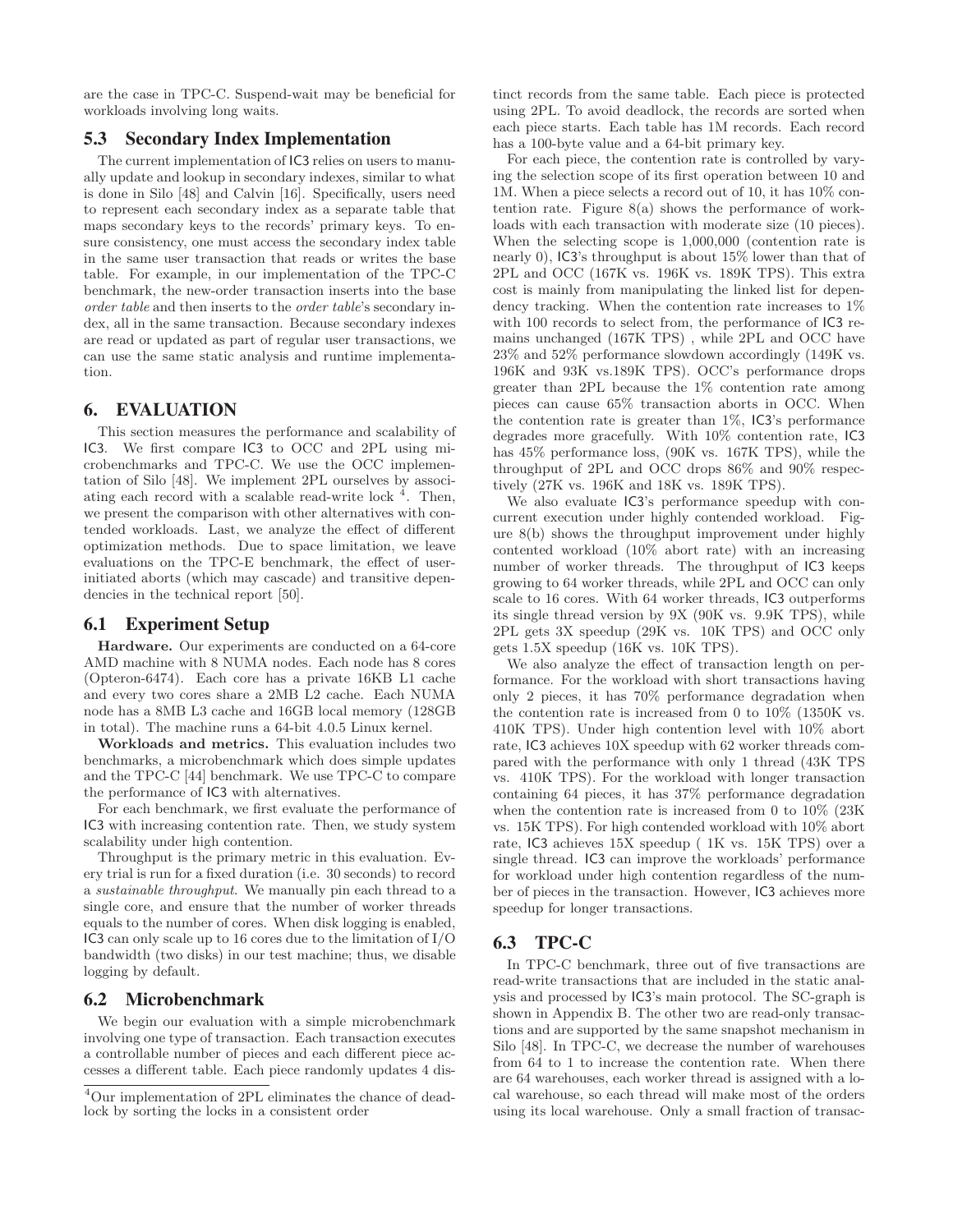<span id="page-9-0"></span>

(a) Throughput with increasing (b) Throughput with increasing (a) Throughput with increasing (b) Throughput with increasing contention rate. number of worker threads. Figure 8: Microbenchmark contention rate. number of threads. Figure 9: TPC-C Benchmark

tions will access remote warehouses. When there is only one warehouse, all worker threads make orders from this global shared warehouse, suggesting a high contention rate.

Figure [9\(](#page-9-0)a) shows throughput of 64 worker threads with the increasing contention rate. Under low contention, IC3's throughput is 6% lower than 2PL due to the overhead of dependency tracking. However, both IC3 and 2PL have around 15% performance degradation than OCC due to mandating locks on read-only accesses. For IC3, except manipulating the accessor list, it also needs to acquire the lock on readonly operations if the access is included in the conflict piece. For 2PL, it needs to acquire the read lock before each readonly access.

Under high contention rate, IC3 performs much better than 2PL and OCC. As the number of warehouses decreases to 1, the throughput of IC3 only drops by 32% (435K vs. 643K TPS). In contrast, the performance of 2PL and OCC degrades dramatically when the total number of warehouses is less than 16. OCC suffers 64% throughput degradation at 8 warehouses with 63% abort rate. When there are only 4 or less warehouses, OCC has only a few hundreds of TPS (e.g. 341 TPS for 4 warehouses) as the abort rate is more than 99%. For 2PL, its performance degrades 59% with 8 warehouses and 93% with 1 warehouse.

Figure [9\(](#page-9-0)b) shows the scalability of IC3 when sharing a global warehouse. IC3 can scale to 64 threads with 22X speedup over one thread (435K vs. 19K TPS)). However, the performance is only improved by 27% from 32 cores to 64 cores. The major reason is that all payment transactions update the same warehouse record and contend on the same cache line. This can be further optimized by distributing the record, such as phase reconciliation [\[34\]](#page-12-3). One may find that IC3's scalability with TPC-C is better than the one with microbenchmark. This is because not all pieces' execution in TPC-C will be constraint (i.e., commutative pieces, readonly pieces and read-only transactions). Such pieces can be concurrently executed with the conflicting pieces, which increases the concurrency. Both OCC and 2PL can only scale to 4 cores, with 49K TPS and 43K TPS accordingly. After 4 threads, the performance of 2PL does not change notably, but the performance of OCC degrades drastically because conflicting transactions are frequently aborted.

#### 6.4 Comparison with Alternative Approaches

This subsection continues to use TPC-C to compare IC3 with four important alternative approaches under highly contended workloads.

We also exclude C-edges between any commutative operations. Figure [10a](#page-10-0) shows the performance when all worker threads share a global warehouse. Transaction chopping with 2PL only gets marginal benefit compared to 2PL: it cannot scale beyond 8 threads, as most operations of neworder and delivery transaction need to be merged. After 8 threads, IC3 scales better than transaction chopping and its performance is 4X under 64 threads(435K vs. 100K TPS). When using OCC to protect the merged piece (Chopping-OCC in Figure [10a\)](#page-10-0), it has similar performance as chopping-2PL when the number of threads is less than 8. With 8 worker threads, its performance is worse than chopping-2PL (75K vs. 99K TPS) due to piece aborts and retries. As contention further increases with more than 8 worker threads, the throughput of chopping-OCC degrades significantly.

Deterministic database with lazy evaluation: We also compare against deterministic database with lazy evaluation [\[16\]](#page-12-12). Deterministic database divides each transaction into two phases: now phase and later phase. The system needs to execute all transactions' now phases sequentially to generate a global serialized order and analyze the dependency of their later phases. Then the later phases can be executed deterministically according to the dependency graph generated in the now phase. Execute high conflicting operations in the now phase can improve the temporal locality and increase the concurrency of later phases.

We use the implementation released with the paper. Figure [10b](#page-10-0) shows the scaling performance of deterministic database under one global TPC-C warehouse. We use one extra worker thread to run all the transaction's now phases and use the same number of worker threads with IC3 to run the later phase concurrently. We tune the setting such that the number of transaction can be buffered in the now phase and choose the threshold (i.e., 100 ) with the highest throughput. We issue 1M transactions to the system for processing to get the throughput result.

With a single thread, lazy evaluation is better than IC3 (38K vs. 19K TPS). This is because: 1) One extra thread is used to execute all highly contended operations which parallelise the execution and achieve good cache locality; 2) Some operations are deferred and even never executed; 3) Different code base for both benchmark and system implementation also contribute the performance difference. When the size of transaction batch is 100, their system achieves high-est throughput under 16 worker threads (318K)<sup>[5](#page-9-1)</sup>. However, its performance degrades after 16 threads and IC3 can even

Transaction chopping: We first apply transaction chopping [\[41\]](#page-12-8) to TPC-C and merge pieces to eliminate SCcycles. Each merged piece is protected using 2PL or OCC.

<span id="page-9-1"></span><sup>5</sup>This number is lower than what is reported in [\[16\]](#page-12-12) because their evaluation used a more powerful CPU (Intel Xeon E7- 8850)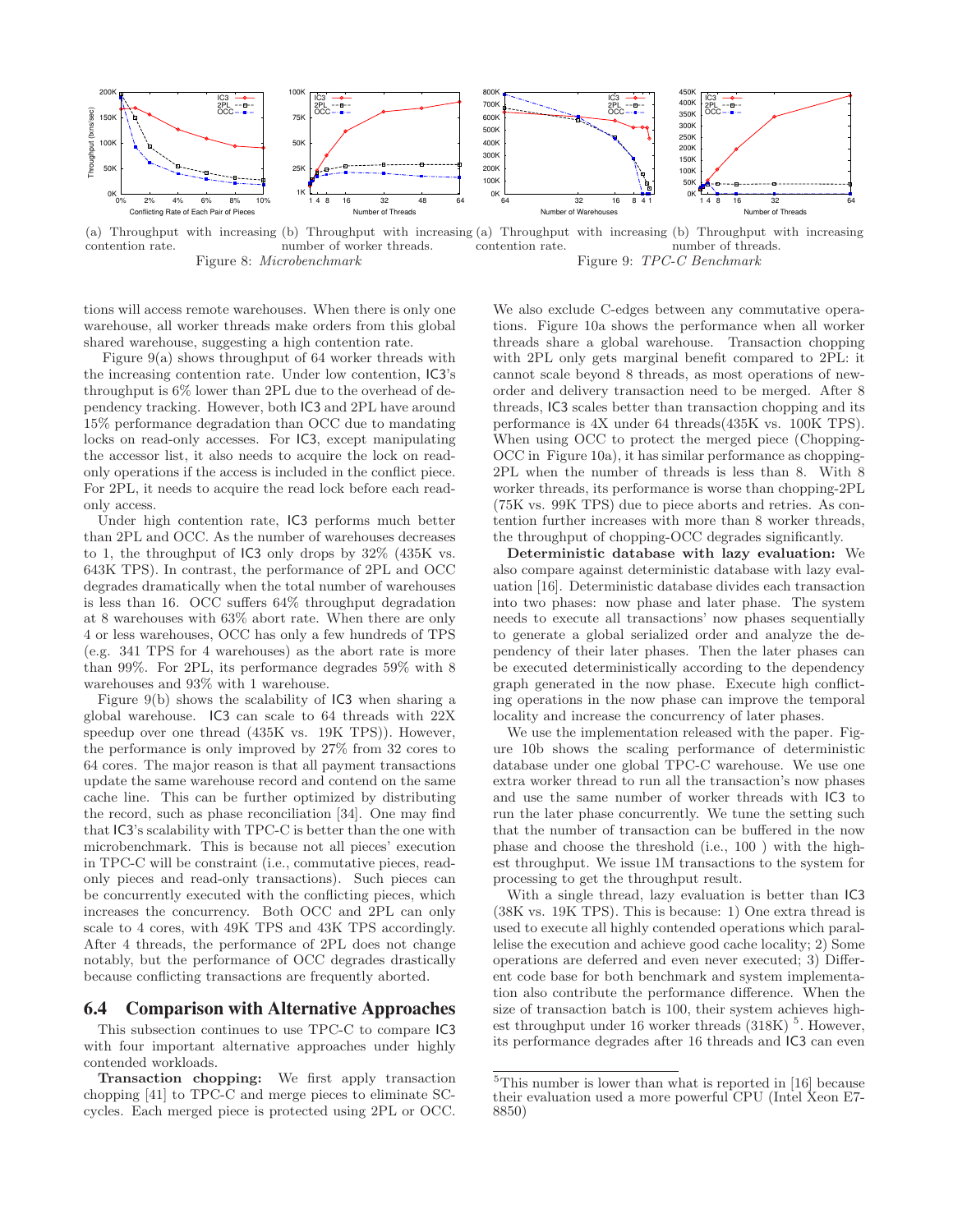<span id="page-10-0"></span>

Figure 10: Comparison with prior approaches under high contention. New-order only for dependency-aware OCC

achieve better performance after 32 threads.

Using OCC to ensure serializability across pieces. We evaluate a another strategy, called Nested OCC, that chops each transaction into pieces and uses OCC to ensure atomicity within and across pieces. At the end of each piece, it validates the records read by the piece and retries the piece if validation fails. At the end of the transaction, it validates the records read in all pieces. Similar to IC3, commutative operations are not included in the conflicting pieces.

Figure [10c](#page-10-0) shows performance of Nested OCC for TPC-C under high contention. Since the contention within a piece only causes the re-execution of the piece instead of the whole transaction, Nested OCC has slower abort rate than OCC with 4 worker threads  $(15\% \text{ vs. } 42\%)$ . As a result, its performance is 62% better than OCC and 30% better than IC3 with 4 worker threads. With an increasing number of threads, the throughput of Nested OCC drops significantly like OCC due to dramatically increased abort rate. With 64 worker threads, its abort rate is 98% which is the same as OCC. This is because, with more worker threads, pieces are more likely to interleave in a non-serializable manner, thereby causing aborts. By contrast, as IC3 enforces the execution order among the concurrent conflicting pieces, thereby avoiding aborts and achieving good scalability with many threads.

Dependency-aware transactional memory (DATM) [\[36\]](#page-12-10) is the last compared algorithm. Under DATM, a transaction can observe the update of conflicting uncommitted transactions. All conflicting transactions will commit successfully, if the interleaving of the conflicting operations are safe. However, this method also allows unsafe interleaving which will incur cascading abort.

We port DATM by modifying OCC to be dependency aware. However, since original algorithm targets software transaction memory, we make slightly optimized choices for our implementation of DATM. Each record keeps an accessor list to track the accessed transactions. However, our implementation only keeps the memory pointers of the received or written value. We can check if a read is stale by checking the memory pointer, which saves the cost from memory compare. Like [\[36\]](#page-12-10), we use timeout for deadlock prevention.

As DATM is designed for software transactional memory, it doesn't support range query and deletion. Thus we only evaluate it with new-order transactions in TPC-C under high contention: all workers share the same warehouse. After profiling with different timeout thresholds, we found the best performance can be achieved when the timeout threshold is set to 0.45 ms on our 2.2GHz CPU. Figure [10d](#page-10-0) shows the performance. We also include OCC and 2PL as reference. Since DATM can manage dependency among uncom-

<span id="page-10-1"></span>

straint & Defer the commutative operation. (b) Rendezvous piece

Figure 11: Analysis the effect of each optimization method. Optimization is applied from bottom to top for each group.

mitted conflicting transactions, DATM scales to 8 threads with 125K TPS, which is better than all others. With 8 threads, IC3 gets 95K TPS while 2PL and OCC achieve 105K TPS and 1K TPS accordingly. However, the performance of DATM degrades with the increasing number of cores, mainly due to more cascading aborts and an increased cost per abort. With 16 threads, the abort rate is 81% and the abort rate increases to 99% (with 92% for observing an aborted transaction's update).

#### 6.5 Factor Analysis

To understand the overhead and the benefit of each optimization, we show an analysis with TPC-C (Figure [11\)](#page-10-1) when all threads share one warehouse (high contention). Figure [11a](#page-10-1) shows the analysis result. "Basic" is the performance of the basic algorithm $(\S 3.2)$  $(\S 3.2)$ . Enforcing the interleaving optimistically ("+Optimistic Constraint") improves the performance by 32% with 64 threads (224K vs. 296K TPS). The performance is improved by 40% (296K vs. 435K) if we run the commutative operations without constraints.

Optimization with rendezvous piece. Because the TPC-C benchmark contains no rendezvous pieces, we modified the benchmark to include a new transaction called lastorder-status. Last-order-status checks the status of the latest order made by some new-order transaction. This transaction contains three pieces: it first reads the  $next\_o_id$  from a random district, then uses this order id to read records from the ORDER table, and lastly, it reads from the ORDER-LINE table. The corresponding SC-graph involving neworder and last-order-status is shown in Figure [12](#page-14-0) (Appendix B). The second and third pieces of last-order-status are rendezvous pieces for the new-order transaction. We configure a benchmark with 50% new-order and 50% last-order-status. Figure [11b](#page-10-1) shows the evaluation result. Compared with the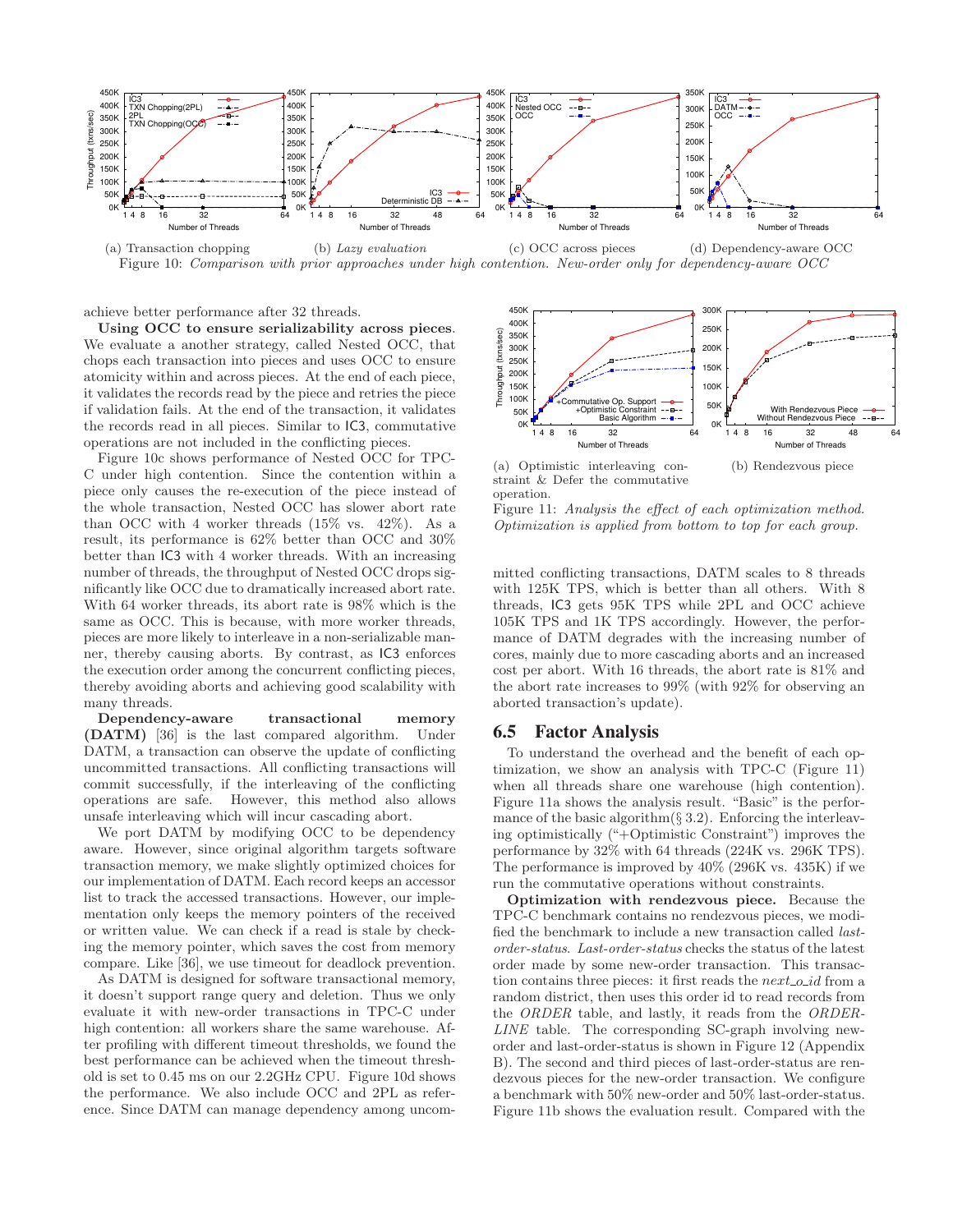basic protocol, the performance is improved by 23% with rendezvous piece with 64 cores (289K vs. 235K TPS).

## <span id="page-11-0"></span>7. RELATED WORK

One purpose of concurrency control is constraining interleavings among transactions to preserve some serial order, using various approaches like two-phase locking [\[1](#page-12-16), [26](#page-12-6), [8,](#page-12-17) [14\]](#page-12-18), timestamp ordering [\[10,](#page-12-19) [5](#page-12-4), [29\]](#page-12-20) and commit ordering [\[37,](#page-12-21) [38\]](#page-12-22). One main difference with prior approaches is that IC3 constrains interleavings at a much finer granularity, i.e., a transaction piece instead of a whole transaction. This exposes more concurrency for database transactions, while still preserving serializability.

IC3 is built upon prior work on statically analyzing transactions to assist runtime concurrency control. Bernstein et al. [\[7,](#page-12-23) [6\]](#page-12-24) use a conflict graph to analyze conflicting relationships among transaction operations and preserve serializability by predefining orders of transactions. However, they handle cyclic dependency by quiescing all other transactions other than a transaction in the cycle, while IC3 dynamically constrains interleaving of transaction pieces to preserve serializability, which may lead to more concurrency. Others have proposed decomposing transactions into pieces [\[18](#page-12-25), [4,](#page-12-7) [13,](#page-12-26) [41\]](#page-12-8). To preserve serializability after chopping, Garcia-Molina [\[17](#page-12-27)] shows that if all pieces of a decomposed transaction commute, then a safe interleaving exists. This, however, is a strong condition and many OLTP workloads do not suffice. Shasha et al. [\[41](#page-12-8)] show that serializability can be preserved if there is no SC-cycle in an SC-graph. Zhang et al. [\[53\]](#page-13-7) further extends this theory to lower latency in distributed systems. In contrast, IC3 tracks dependency at runtime and constrain the interleaving with SC-graph. Cheung et al. [\[11](#page-12-28)] also use static analysis to optimize database applications. However they target the code quality of the database applications which are running on application servers.

There exist some approaches [\[36,](#page-12-10) [2](#page-12-11)] that try to improve performance by being aware of dependencies. Ordered sharing lock [\[2](#page-12-11)] allows transactions to hold locks concurrently. It ensures serializability by enforcing order protected operation and lock releasing must obey the lock acquired order . Ramadan et al. [\[36\]](#page-12-10) developed a dependency aware software transactional memory. They avoid false aborts by tracking dependency. However, both permit unsafe interleaving which cause cascading aborts. IC3 only permits safe interleaving during the execution. Callas [\[52](#page-13-9)] is a piece of work done concurrently with ours that also constrains the interleaving of transaction pieces to ensure serializability. Although the basic algorithms of Callas and IC3 are similar, they are designed for different settings (distributed vs. multicore). Furthermore, the details of the algorithms are different, e.g. Callas does not support dynamic workloads and does not include the technique of § [4.1.](#page-5-0)

Deterministic database [\[47,](#page-13-4) [46,](#page-13-10) [45](#page-13-5)] leverages a sequencing layer to pre-assign a deterministic lock ordering to eliminate a commit protocol for distributed transactions. Faleiro et al. [\[16](#page-12-12)] proposes a deterministic database with lazy evaluation on multicore settings. However, they only allow concurrency after the system knows exactly the data accessed information [\[40\]](#page-12-29). Thus, the sequencing layer can become a performance bottleneck with large number of cores.

Recently, there has been work to re-schedule or reconcile conflicting transactions to preserve serializability. For example, Mu et al. [\[33\]](#page-12-9) reduces conflicts by reordering conflicting pieces of contended transactions to achieve serializability. However, they require the entire dependency graph is generated to before reordering. This approach is not practicable on multicore settings. Narula et al. [\[34](#page-12-3)] utilize commutativity of special transaction pieces to mitigate centralized contention during data updating. Compared to this work, IC3 is more general and can be applied to general transactions.

Researchers have also applied other techniques to reduce or even eliminate concurrency control [\[24,](#page-12-30) [12](#page-12-31), [3](#page-12-32)]. H-store and its relatives [\[42](#page-13-0), [24](#page-12-30), [20](#page-12-1), [49](#page-13-11)] treat each partition as a standalone database and thus local transactions can run to completion without any concurrency control. Crosspartition transactions can then be executed using a global lock. Hence, performance highly depends on whether the partition of database fit the workload and the performance would degrade noticeably when cross-partition transactions increase [\[48\]](#page-13-1). Granola [\[12\]](#page-12-31) requires no locking overhead for a special type of distributed transactions called independent transactions.

IC3 continues this line of research by optimizing transaction processing in modern multicore and in-memory databases [\[35,](#page-12-33) [25](#page-12-34), [27](#page-12-2), [28](#page-12-35), [15,](#page-12-0) [48,](#page-13-1) [30,](#page-12-36) [54\]](#page-13-3). Recently, some databases have started to improve multicore scalability by eliminating centralized locks and latches [\[22,](#page-12-37) [23](#page-12-38), [39](#page-12-39), [21](#page-12-40)] for databases implemented using 2PL. However, the inherent limitation of 2PL such as read locking constrains its performance under in-memory settings. Several recent systems instead use OCC [\[1](#page-12-16), [26\]](#page-12-6) to provide speedy OLTP transactions, using fine-grained locking [\[48](#page-13-1)] or hardware transaction memory to protect the commit phase [\[29](#page-12-20), [51](#page-13-2)]. As shown in this paper, IC3 notably outperforms both OCC and OLTP under contention.

Subasu et al. [\[43](#page-13-12)] describe a hybrid design by using several replicated database engines, each running on a subset of cores, where a primary handles normal requests and other synchronized replicas handle read-only requests. In this case, IC3 could be used to accelerate the primary copy. Dora [\[35\]](#page-12-33) uses a thread-to-data assignment policy to run each piece accessing a partition to reduce contention on the centralized lock manager. Though it also decomposes the execution of a transaction into pieces, each piece still uses locks to ensure an execution as a whole, while each piece in IC3 executes concurrently with others rather than respecting the synchronization constraints.

## 8. CONCLUSION

Multi-core in-memory databases demand its concurrency control mechanism to extract maximum parallelism to utilize abundant CPU cores. This paper described IC3, a new concurrency control scheme that constrains interleavings of transaction pieces to preserve serializability while allowing parallel execution under contention. The key idea of IC3 is to combine static analysis with runtime techniques to track and enforce dependencies among concurrent transactions. To demonstrate its effectiveness, we have implemented IC3 and evaluations on a 64-core machine using TPC-C showed that IC3 has better and more scalable performance than OCC, 2PL, and other recently proposed concurrent control mechanisms under moderate or high levels of contention.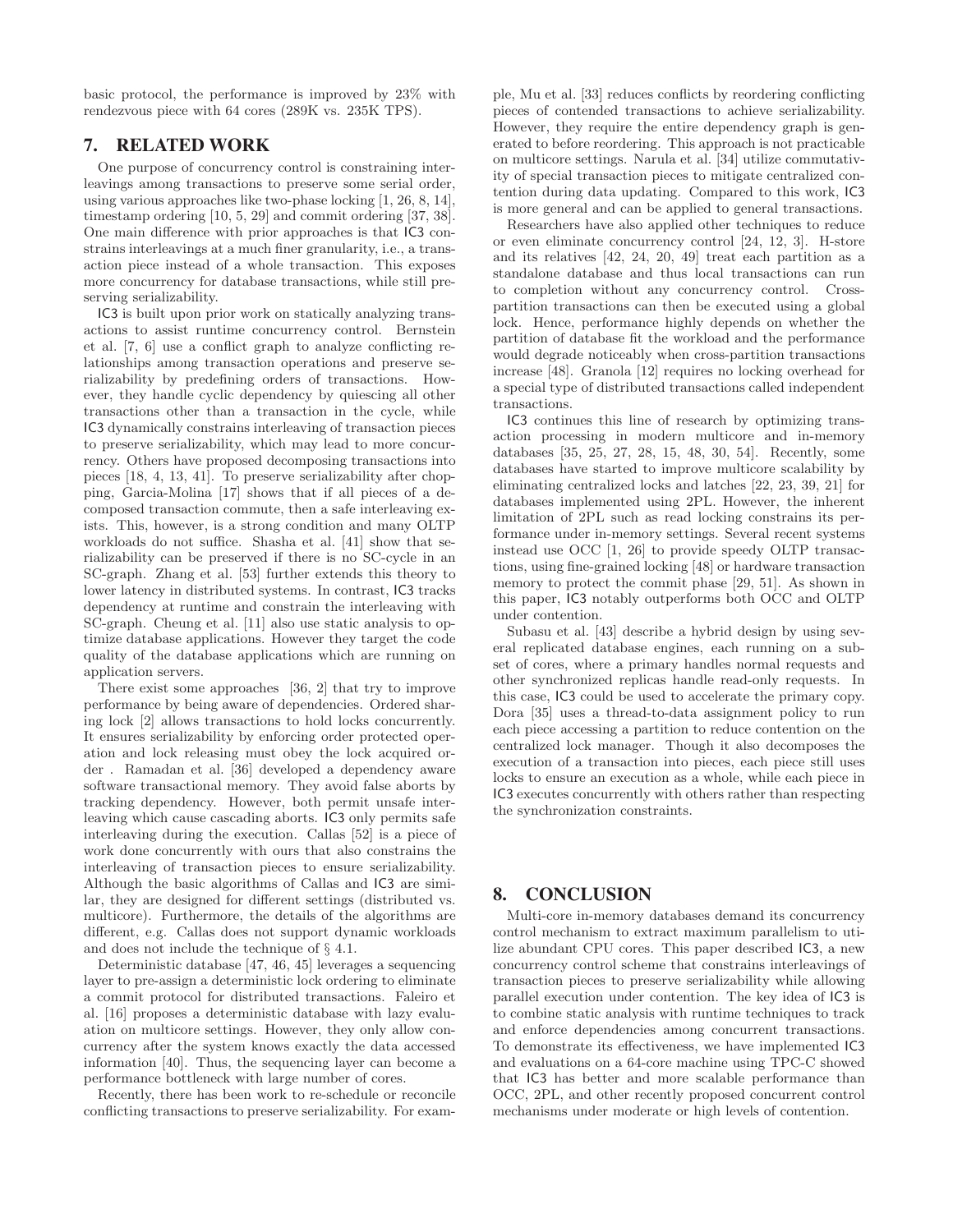#### Acknowledgements

The authors would like to thank Dennis Shasha, Lidong Zhou and all the reviewers for their insightful comments and feedback on this work. This work is supported in part by National Science Foundation under award CNS-1218117.

#### References

- <span id="page-12-16"></span>[1] D. Agrawal, A. J. Bernstein, P. Gupta, and S. Sengupta. Distributed optimistic concurrency control with reduced rollback. Distributed Computing, 2(1):45–59, 1987.
- <span id="page-12-11"></span>[2] D. Agrawal, A. El Abbadi, R. Jeffers, and L. Lin. Ordered shared locks for real-time databases. The VLDB Journal, 4(1):87–126, 1995.
- <span id="page-12-32"></span>[3] P. Bailis, A. Fekete, M. J. Franklin, A. Ghodsi, J. M. Hellerstein, and I. Stoica. Coordination avoidance in database systems. Proceedings of the VLDB Endowment, 8(3), 2014.
- <span id="page-12-7"></span>[4] A. J. Bernstein, D. S. Gerstl, and P. M. Lewis. Concurrency control for step-decomposed transactions. Information Systems, 24(8):673–698, 1999.
- <span id="page-12-4"></span>[5] P. A. Bernstein, V. Hadzilacos, and N. Goodman. Concurrency control and recovery in database systems. Addisonwesley New York, 1987.
- <span id="page-12-24"></span>[6] P. A. Bernstein and D. W. Shipman. The correctness of concurrency control mechanisms in a system for distributed databases (sdd-1). ACM Transactions on Database Systems  $(TODS), 5(1):52-68, 1980.$
- <span id="page-12-23"></span>[7] P. A. Bernstein, D. W. Shipman, and J. B. Rothnie Jr. Concurrency control in a system for distributed databases (SDD-1). ACM Transactions on Database Systems (TODS), 5(1):18–51, 1980.
- <span id="page-12-17"></span>[8] H. Boral, W. Alexander, L. Clay, G. Copeland, S. Danforth, M. Franklin, B. Hart, M. Smith, and P. Valduriez. Prototyping bubba, a highly parallel database system. Knowledge and Data Engineering, IEEE Transactions on, 2(1):4–24, 1990.
- <span id="page-12-15"></span>[9] S. Boyd-Wickizer, M. F. Kaashoek, R. Morris, and N. Zeldovich. Non-scalable locks are dangerous. In Linux Symposium, 2012.
- <span id="page-12-19"></span>[10] M. J. Carey. Modeling and evaluation of database concurrency control algorithms. 1983.
- <span id="page-12-28"></span>[11] A. Cheung, S. Madden, A. Solar-Lezama, O. Arden, and A. C. Myers. Using program analysis to improve database applications. IEEE Data Eng. Bull., 37(1):48–59, 2014.
- <span id="page-12-31"></span>[12] J. Cowling and B. Liskov. Granola: low-overhead distributed transaction coordination. In Proceedings of the 2012 USENIX conference on Annual Technical Conference, pages 21–21. USENIX Association, 2012.
- <span id="page-12-26"></span>[13] C. T. Davies. Data processing spheres of control. IBM Systems Journal, 17(2):179–198, 1978.
- <span id="page-12-18"></span>[14] D. J. DeWitt, S. Ghandeharizadeh, D. A. Schneider, A. Bricker, H.-I. Hsiao, and R. Rasmussen. The gamma database machine project. Knowledge and Data Engineering, IEEE Transactions on, 2(1):44–62, 1990.
- <span id="page-12-0"></span>[15] C. Diaconu, C. Freedman, E. Ismert, P.-A. Larson, P. Mittal, R. Stonecipher, N. Verma, and M. Zwilling. Hekaton:  $SQL$  Server $\tilde{A}Z$ s memory-optimized OLTP engine. In *Proc.* SIGMOD, 2013.
- <span id="page-12-12"></span>[16] J. M. Faleiro, A. Thomson, and D. J. Abadi. Lazy evaluation of transactions in database systems. In Proceedings of the 2014 ACM SIGMOD international conference on Management of data, pages 15–26. ACM, 2014.
- <span id="page-12-27"></span>[17] H. Garcia-Molina. Using semantic knowledge for transaction processing in a distributed database. ACM Transactions on Database Systems (TODS), 8(2):186–213, 1983.
- <span id="page-12-25"></span>[18] H. Garcia-Molina and K. Salem. Sagas, volume 16. ACM, 1987.
- <span id="page-12-5"></span>[19] J. Gray and A. Reuter. Transaction processing: concepts and techniques, 1993.
- <span id="page-12-1"></span>S. Harizopoulos, D. J. Abadi, S. Madden, and M. Stonebraker. OLTP through the looking glass, and what we found there. In *Proc. SIGMOD*, pages  $981-992$ . ACM, 2008.
- <span id="page-12-40"></span>[21] T. Horikawa. Latch-free data structures for DBMS: design,

implementation, and evaluation. In Proc. SIGMOD, pages 409–420. ACM, 2013.

- <span id="page-12-37"></span>[22] R. Johnson, I. Pandis, N. Hardavellas, A. Ailamaki, and B. Falsafi. Shore-MT: a scalable storage manager for the multicore era. In Proc. EDBT, pages 24–35. ACM, 2009.
- <span id="page-12-38"></span>[23] H. Jung, H. Han, A. D. Fekete, G. Heiser, and H. Y. Yeom. A scalable lock manager for multicores. In Proc. SIGMOD, pages 73–84. ACM, 2013.
- <span id="page-12-30"></span>[24] R. Kallman, H. Kimura, J. Natkins, A. Pavlo, A. Rasin, Zdonik, E. P. Jones, S. Madden, M. Stonebraker, Y. Zhang, et al. H-store: a high-performance, distributed main memory transaction processing system. VLDB Endowment, 1(2):1496–1499, 2008.
- <span id="page-12-34"></span>[25] A. Kemper and T. Neumann. Hyper: A hybrid oltp&olap main memory database system based on virtual memory snapshots. In *Data Engineering (ICDE)*, 2011 IEEE 27th International Conference on, pages 195–206. IEEE, 2011.
- <span id="page-12-6"></span>[26] H.-T. Kung and J. T. Robinson. On optimistic methods for concurrency control. ACM Transactions on Database Systems (TODS), 6(2):213–226, 1981.
- <span id="page-12-2"></span>[27] P.-Å. Larson, S. Blanas, C. Diaconu, C. Freedman, J. M. Patel, and M. Zwilling. High-performance concurrency control mechanisms for main-memory databases. In Proc. VLDB, 2011.
- <span id="page-12-35"></span>[28] J. Lee, M. Muehle, N. May, F. Faerber, V. Sikka, H. Plattner, J. Krueger, and M. Grund. High-performance transaction processing in sap hana. IEEE Data Eng. Bull., 36(2):28–33, 2013.
- <span id="page-12-20"></span>[29] V. Leis, A. Kemper, and T. Neumann. Exploiting Hardware Transactional Memory in Main-Memory Databases. In Proc. ICDE, 2014.
- <span id="page-12-36"></span>[30] J. Lindström, V. Raatikka, J. Ruuth, P. Soini, and K. Vakkila. Ibm soliddb: In-memory database optimized for extreme speed and availability. IEEE Data Eng. Bull., 36(2):14–20, 2013.
- <span id="page-12-13"></span>[31] Y. Mao, E. Kohler, and R. T. Morris. Cache craftiness for fast multicore key-value storage. In Proc. EuroSys, pages 183–196, 2012.
- <span id="page-12-14"></span>[32] J. M. Mellor-Crummey and M. L. Scott. Algorithms for scalable synchronization on shared-memory multiprocessors. ACM Transactions on Computer Systems (TOCS), 9(1):21– 65, 1991.
- <span id="page-12-9"></span>[33] S. Mu, Y. Cui, Y. Zhang, W. Lloyd, and J. Li. Extracting more concurrency from distribted transactions. In Proceedings of the 11th USENIX conference on Operating Systems Design and Implementation, pages 479–494. USENIX Association, 2014.
- <span id="page-12-3"></span>[34] N. Narula, C. Cutler, E. Kohler, and R. Morris. Phase reconciliation for contended in-memory transactions. In Proceedings of the 11th USENIX conference on Operating Systems Design and Implementation, pages 511–524. USENIX Association, 2014.
- <span id="page-12-33"></span>[35] I. Pandis, R. Johnson, N. Hardavellas, and A. Ailamaki. Data-oriented transaction execution. VLDB Endowment, 3(1-2):928–939, 2010.
- <span id="page-12-10"></span>[36] H. E. Ramadan, I. Roy, M. Herlihy, and E. Witchel. Committing conflicting transactions in an stm. In ACM Sigplan Notices, volume 44, pages 163–172. ACM, 2009.
- <span id="page-12-21"></span>[37] Y. Raz. The principle of commitment ordering, or guaranteeing serializability in a heterogeneous environment of multiple autonomous resource managers using atomic commitment. In VLDB, volume 92, pages 292–312, 1992.
- <span id="page-12-22"></span>[38] Y. Raz. Serializability by commitment ordering. *Information* processing letters, 51(5):257–264, 1994.
- <span id="page-12-39"></span>[39] K. Ren, A. Thomson, and D. J. Abadi. Lightweight locking for main memory database systems. Proceedings of the VLDB Endowment, 6(2):145–156, 2012.
- <span id="page-12-29"></span>[40] K. Ren, A. Thomson, and D. J. Abadi. An evaluation of the advantages and disadvantages of deterministic database systems. Proceedings of the VLDB Endowment, 7(10):821– 832, 2014.
- <span id="page-12-8"></span>[41] D. Shasha, F. Llirbat, E. Simon, and P. Valduriez. Transaction chopping: Algorithms and performance studies. ACM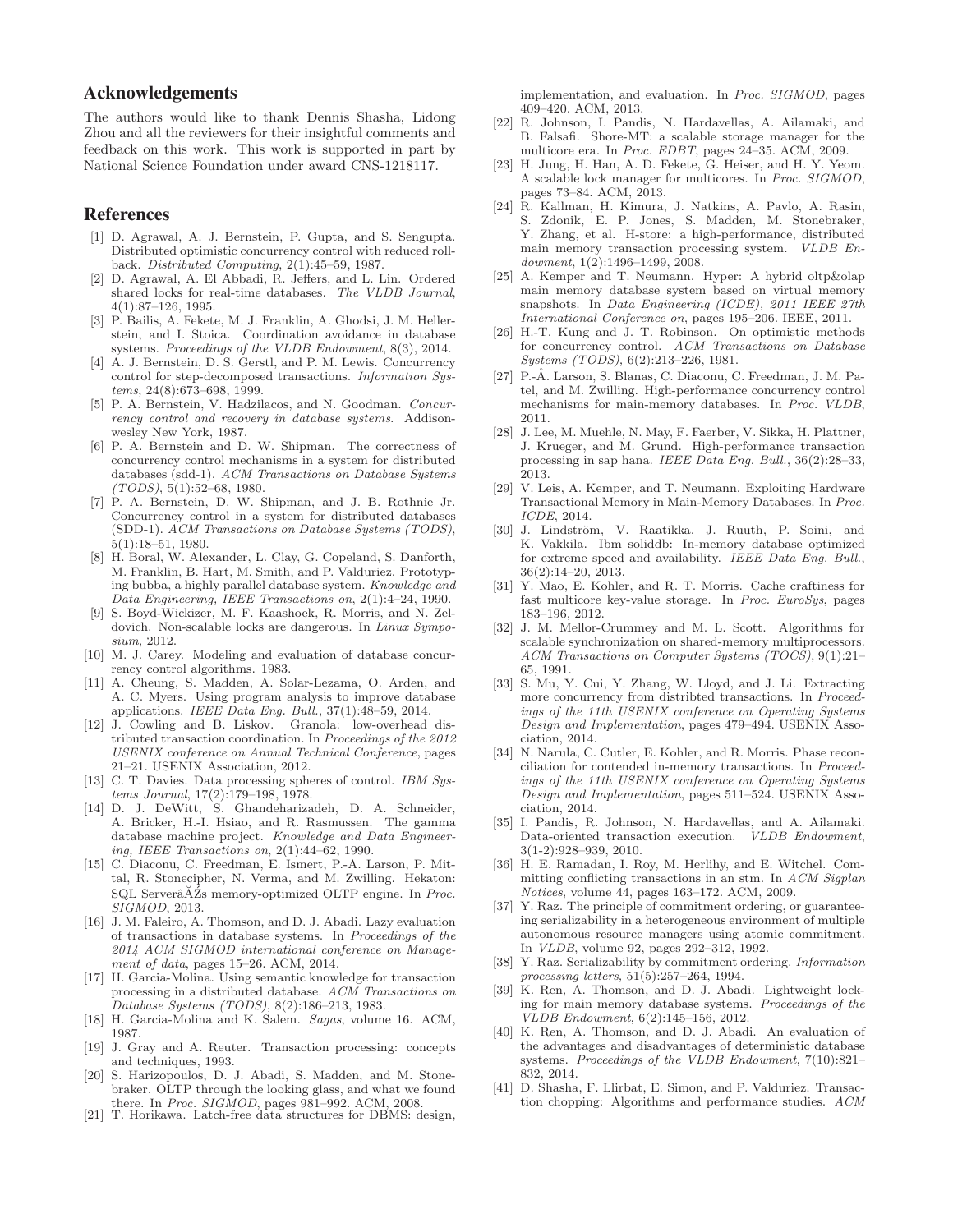Transactions on Database Systems (TODS), 20(3):325–363, 1995.

- <span id="page-13-0"></span>[42] M. Stonebraker, S. Madden, D. J. Abadi, S. Harizopoulos, N. Hachem, and P. Helland. The end of an architectural era:(it's time for a complete rewrite). In Proc. VLDB, pages 1150–1160, 2007.
- <span id="page-13-12"></span>[43] T. Subasu and J. Alonso. Database engines on multicores, why parallelize when you can distribute. In Proc. Eurosys, 2011.
- <span id="page-13-6"></span>[44] The Transaction Processing Council. TPC-C Benchmark (Revision 5.9.0). http://www.tpc.org/tpcc/, 2007.
- <span id="page-13-5"></span>[45] A. Thomson and D. J. Abadi. The case for determinism in database systems. Proceedings of the VLDB Endowment, 3(1-2):70–80, 2010.
- <span id="page-13-10"></span>[46] A. Thomson and D. J. Abadi. Modularity and Scalability in Calvin. IEEE Data Engineering Bulletin, page 48, 2013.
- <span id="page-13-4"></span>[47] A. Thomson, T. Diamond, S.-C. Weng, K. Ren, P. Shao, and D. J. Abadi. Calvin: fast distributed transactions for partitioned database systems. In Proceedings of the 2012 ACM SIGMOD International Conference on Management of Data, pages 1–12. ACM, 2012.
- <span id="page-13-1"></span>[48] S. Tu, W. Zheng, E. Kohler, B. Liskov, and S. Madden. Speedy Transactions in Multicore In-Memory Databases. In Proc. SOSP, 2013.
- <span id="page-13-11"></span>[49] L. VoltDB. Voltdb technical overview, 2010.
- <span id="page-13-8"></span>[50] Z. Wang, S. Mu, Y. Cui, H. Yi, H. Chen, and J. Li. Scaling multicore databases via constrained parallel execution. Technical Report TR2016-981, New York University, 2016. [http://ic3.news.cs.nyu.edu/techreport16.pdf.](http://ic3.news.cs.nyu.edu/techreport16.pdf)
- <span id="page-13-2"></span>[51] Z. Wang, H. Qian, J. Li, and H. Chen. Using restricted transactional memory to build a scalable in-memory database. In Proc. EuroSys, 2014.
- <span id="page-13-9"></span>[52] C. Xie, C. Su, C. Littley, L. Alvisi, M. Kapritsos, and Y. Wang. High-performance acid via modular concurrency control. In Proceedings of the 25th Symposium on Operating Systems Principles, pages 279–294. ACM, 2015.
- <span id="page-13-7"></span>[53] Y. Zhang, R. Power, S. Zhou, Y. Sovran, M. K. Aguilera, and J. Li. Transaction chains: achieving serializability with low latency in geo-distributed storage systems. In Proc. SOSP, pages 276–291. ACM, 2013.
- <span id="page-13-3"></span>[54] W. Zheng, S. Tu, E. Kohler, and B. Liskov. Fast databases with fast durability and recovery through multicore parallelism. In Proceedings of the 11th USENIX conference on Operating Systems Design and Implementation, pages 465– 477. USENIX Association, 2014.

#### Appendix A: Proof

Definition: Let each S-edge in an SC-graph become directed following the chronological order of pieces. Also, repeatedly merge vertexes (pieces) connected by C-edges to a single vertex. Afterwards, a cycle in the graph is defined as an x-cycle. Similarly, a path is defined as an x-path.

<span id="page-13-13"></span>FACT 1. The offline static analysis ensures there is no x-cycle.

We use the concept of serialization graph as a tool to prove serializability. A schedule is serializable iff the serialization graph is acyclic. Because we use OCC to protect the execution of each piece, if we consider each piece as a (sub-)transaction, we have the following property.

FACT 2. The serialization graph of pieces is acyclic.

If two pieces  $p_i$  and  $p_j$  from two different transactions are connected as  $p_i \rightarrow p_j$  in the serialization graph, they have a chronological commit order as  $t_c(p_i) < t_c(p_j)$ , and  $p_i, p_j$ should be also connected by a C-edge in the SC-graph. We can denote the chronological commit order as  $p_i \stackrel{\bar{c}}{\rightarrow} p_j$ .

<span id="page-13-14"></span>If two pieces  $q_i$  and  $p_j$  are connected by an S-edge in the SC-graph, and  $q_i$  is ahead of  $p_i$  in chronological order, we denote this as  $q_i \stackrel{s}{\rightarrow} p_j$ .

FACT 3. IC3 tracks per-record longest path in the serialization graph.

If  $T_i \rightarrow T_j$  (expanded as  $p_i \rightarrow p_j$ ) is a longest path in the serialization graph, after  $p_i$  is committed,  $T_i$  will appear in  $T_i$ 's depqueue. This also suggests that  $T_i$  will only enter its commit phase after  $T_i$  commits.

Theorem 1. The schedule of IC3 is serializable as it always generates acyclic serialization graph.

Now we are going to prove IC3 is serializable by proving the serialization graph is acyclic. Assume there is a cycle in the serialization graph, let it be  $T_1 \rightarrow T_2 \rightarrow \dots \rightarrow T_n \rightarrow T_1$ ; We are going to prove that the cycle necessarily implies there is an x-cycle in the SC-graph, which leads to a contradiction to Fact [1.](#page-13-13)

Expand each transaction in the cycle  $T_1 \rightarrow T_2 \rightarrow \dots \rightarrow T_n \rightarrow T_1$ to pieces, as

$$
q_1 \xrightarrow{s} p_1 \xrightarrow{c} q_2 \xrightarrow{p} p_2 \xrightarrow{c} \dots \xrightarrow{c} q_n \xrightarrow{c} p_n \xrightarrow{c} q_1
$$

The symbol " $\overset{s}{+}$ " above (between a pair of  $q_i \overset{s}{+} p_i$ ) represents following three possible cases:

- 1.  $q_i$  and  $p_i$  are the same piece, i.e.  $q_i = p_i$ .
- 2.  $q_i$  and  $p_i$  are different pieces, they are connected by an S-edge, and  $q_i$  is chronologically ahead of  $p_i$ , denoted by  $q_i \stackrel{s}{\rightarrow} p_i$ .
- 3.  $q_i$  and  $p_i$  are different pieces, they are connected by an S-edge, and  $q_i$  is chronologically behind  $p_i$ , denoted by  $q_i \stackrel{s}{\leftarrow} p_i$ .

To simplify without loss of accuracy, we use the symbol  $\stackrel{s}{\nrightarrow}$ to represent the combination of the first and second cases;  $\stackrel{s}{\leftarrow}$  to represent the first and third cases.

<span id="page-13-15"></span>LEMMA 1. No transaction in cycle can commit.

According to Fact [3,](#page-13-14) the cycle  $T_1 \rightarrow T_2 \rightarrow \dots \rightarrow T_n \rightarrow T_1$  necessarily implies an chronological cycle in the commit order, i.e.  $t_c(T_1) < t_c(T_2) < ... t_c(T_n) < t_c(T_1)$ , which is not possible. According to IC3's protocol, a cycle in the serialization graph will necessarily cause a deadlock in transaction commit phase, which means no transaction is able to commit. Actually, such deadlock can never form in the first place. The following part explains that.

LEMMA 2.  $\exists i : q_i \neq p_i$ 

Assume for every pair of  $q_i$  and  $p_i$ , they are the same piece. Then the cycle leads a contradiction: the cycle should not exist according to Fact 2.

LEMMA 3.  $\exists i, j : q_i \stackrel{s}{\rightarrow} p_i$  and  $p_j \stackrel{s}{\rightarrow} q_j$ 

Proof by contradiction. Without loss of generality, assume  $\forall i : q_i \stackrel{s}{\rightarrow} p_i$ . Then the cycle will necessary imply an x-cycle in static analysis, which contradicts with Fact 1.

<span id="page-13-16"></span>LEMMA 4. For a fragment  $p_i \xrightarrow{c} q_j \xrightarrow{s} p_j \xrightarrow{c} q_k$ , there will be a piece  $r_i$  in  $T_i$ , such that  $p_i \stackrel{c}{\rightarrow} r_i \stackrel{c}{\rightarrow} q_k$ .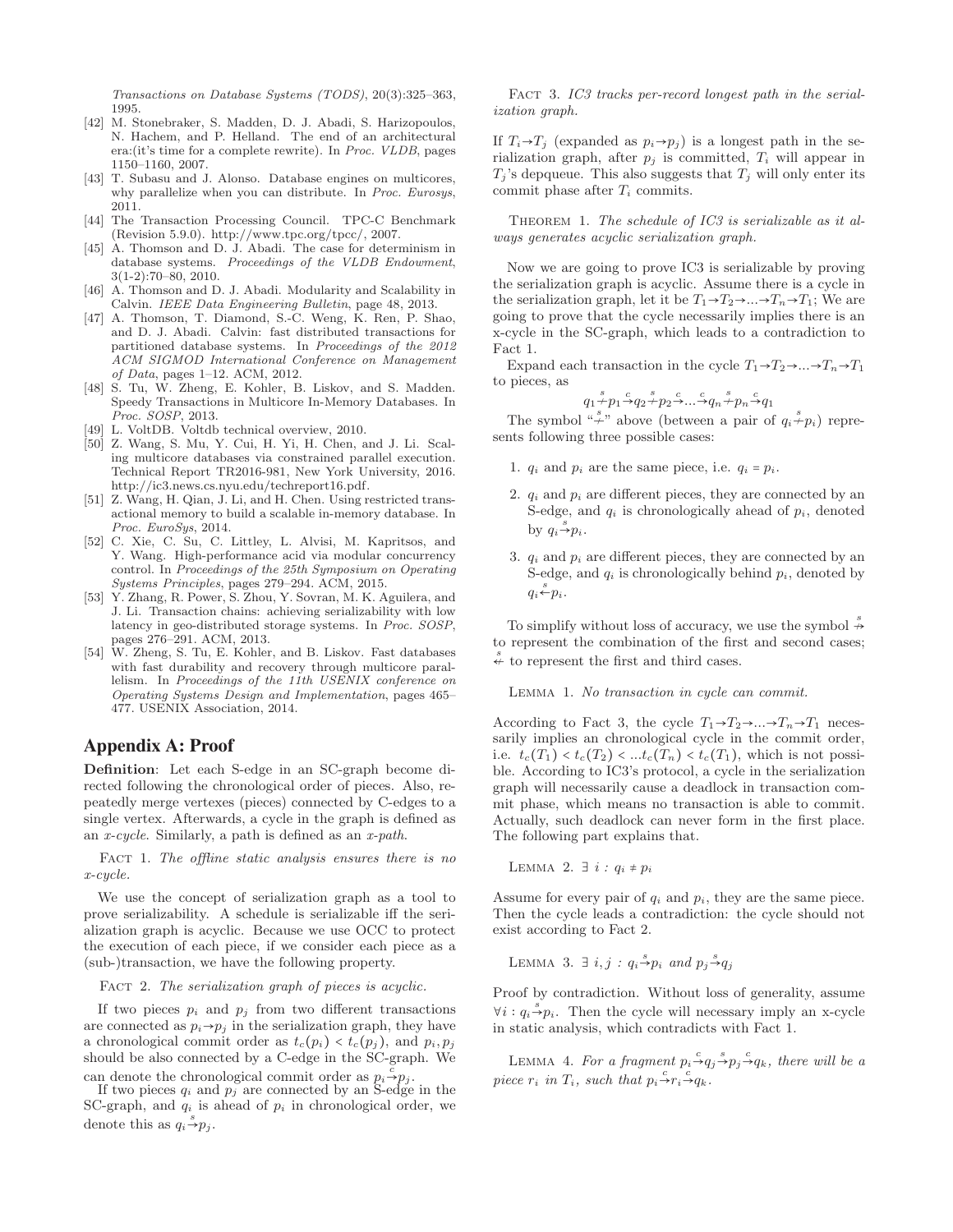<span id="page-14-1"></span>

Figure 13: The SC-graph of 3 Read Write Transactions in TPC-C

 $q_j \stackrel{s}{\rightarrow} p_j$  refers to that before  $p_j$  executes,  $q_j$  already commits, leaving  $T_i$  in  $T_j$ 's depqueue. Therefore, when  $p_j$  commits, it shall either wait  $T_i$  commits, or it waits until all pieces in  $T_i$  that has C-connection to itself commits. According to Lemma [1](#page-13-15) it has to be the latter case. Assume the last piece in  $T_i$  that has C-connection to  $p_j$  is  $r_i$ .  $r_i$ cannot be neither be  $p_i$  or any piece before  $p_i$ . Otherwise  $r_i \overset{s}{\rightarrow} p_i \overset{c}{\rightarrow} q_j \overset{s}{\leftarrow} r_i$  will form a x-cycle, which contradicts with Fact [1.](#page-13-13)

With Lemma [4,](#page-13-16) we can inductively prove the cycle in serialization graph will necessarily implies an x-cycle in static analysis.

In the cycle:

$$
q_1 \xrightarrow{s} p_1 \xrightarrow{c} q_2 \xrightarrow{s} p_2 \xrightarrow{c} \dots \xrightarrow{s} q_n \xrightarrow{c} q_1
$$

If there exists j that  $q_j \stackrel{s}{\rightarrow} p_j$ , without loss of generosity, we can safely assume  $j = n$ . We can shrink the cycle following Lemma [4,](#page-13-16) then the cycle becomes as follows.

$$
q_1 \xrightarrow{\delta} p_1 \xrightarrow{\delta} q_2 \xrightarrow{\delta} p_2 \xrightarrow{\mathbb{C}} \xrightarrow{\mathbb{C}} q_{n-1} \xrightarrow{\delta} p_{n-1} \xrightarrow{\delta} r_{n-1} \xrightarrow{\mathbb{C}} q_1
$$
  
Transform the above cycle into:  

$$
q_1^1 \xrightarrow{\delta} p_1^1 \xrightarrow{\mathbb{C}} q_2^1 \xrightarrow{\mathbb{C}} p_2^1 \xrightarrow{\mathbb{C}} \xrightarrow{\mathbb{C}} q_{n-1}^1 \xrightarrow{\mathbb{C}} p_{n-1}^1 \xrightarrow{\mathbb{C}} q_1^1
$$

Repeatedly reduce the cycle following Lemma [4,](#page-13-16) for  $m$ times  $(m < n)$ , until we have:

## $q_1^m \stackrel{s}{\leftrightarrow} p_1^m \stackrel{c}{\rightarrow} q_2^m \stackrel{s}{\leftrightarrow} p_2^m \stackrel{c}{\rightarrow} \ldots \stackrel{c}{\rightarrow} q_{n-m}^m \stackrel{s}{\leftrightarrow} p_{n-1}^m \stackrel{c}{\rightarrow} q_1^m$

Consider each pair of  $q_i^m \overset{s}{\leftrightarrow} p_i^m$  in the above cycle, there exists at least one pair of  $q_i^m$  and  $p_i^m$  such that  $q_i^m \neq p_i^m$ . Otherwise we will have  $q_1^m \overset{c}{\rightarrow} q_2^m \overset{c}{\rightarrow} ... \overset{c}{\rightarrow} q_{n-m}^m \overset{c}{\rightarrow} q_1^m$ , which is not possible. Then means the above cycle necessarily implies an x-cycle in the SC-graph, which is a contradiction to the result of static analysis.

Q.E.D.

#### Appendix B: SC-graph of TPC-C benchmark

Figure [13](#page-14-1) shows the SC-graph for the 3 read-write transactions in the TPC-C benchmark. Each piece includes at least one operation. For the delivery transaction, the for loop is split into four small loops and each one only accesses one table.

Figure [12](#page-14-0) shows the SC-graph of a modified TPC-C benchmark including the new-order transaction with a new transaction called last-order-status.

<span id="page-14-0"></span>

Figure 12: SC-graph with new-order and last-order-status

#### Appendix C: Web Applications Analysis

To determine if real-world applications can potentially benefit from IC3, we analyze the user-defined transactions in 14 most popular ruby-on-rails web applications on GitHub according to their GitHub stars. As most applications use the active record interface instead of SQL, we analyze the user defined transactions manually. Table [1](#page-15-0) shows the results. 11 out of 14 applications have transactions that access more than one table. We construct the SC-graphs of these 11 applications and classify the SC-cycles found. As shown in Table [1,](#page-15-0) the SC-cycles found in most of these applications are not deadlock-prone. Thus, these workloads are likely to benefit from IC3. Even for workloads that contain deadlock-prone SC-cycles, there is much opportunity for parallel execution. For example, the most complex workload Canvas LMS has 46 user defined transactions, 30 of which access more than one table. Among these 46 transactions, 12 transactions are involved in a deadlock-prone SC-cycle. After merging the deadlock prone SC-cycles into atomic pieces, there are still 20 transactions which have more than one conflicting piece. All of them can benefit from IC3.